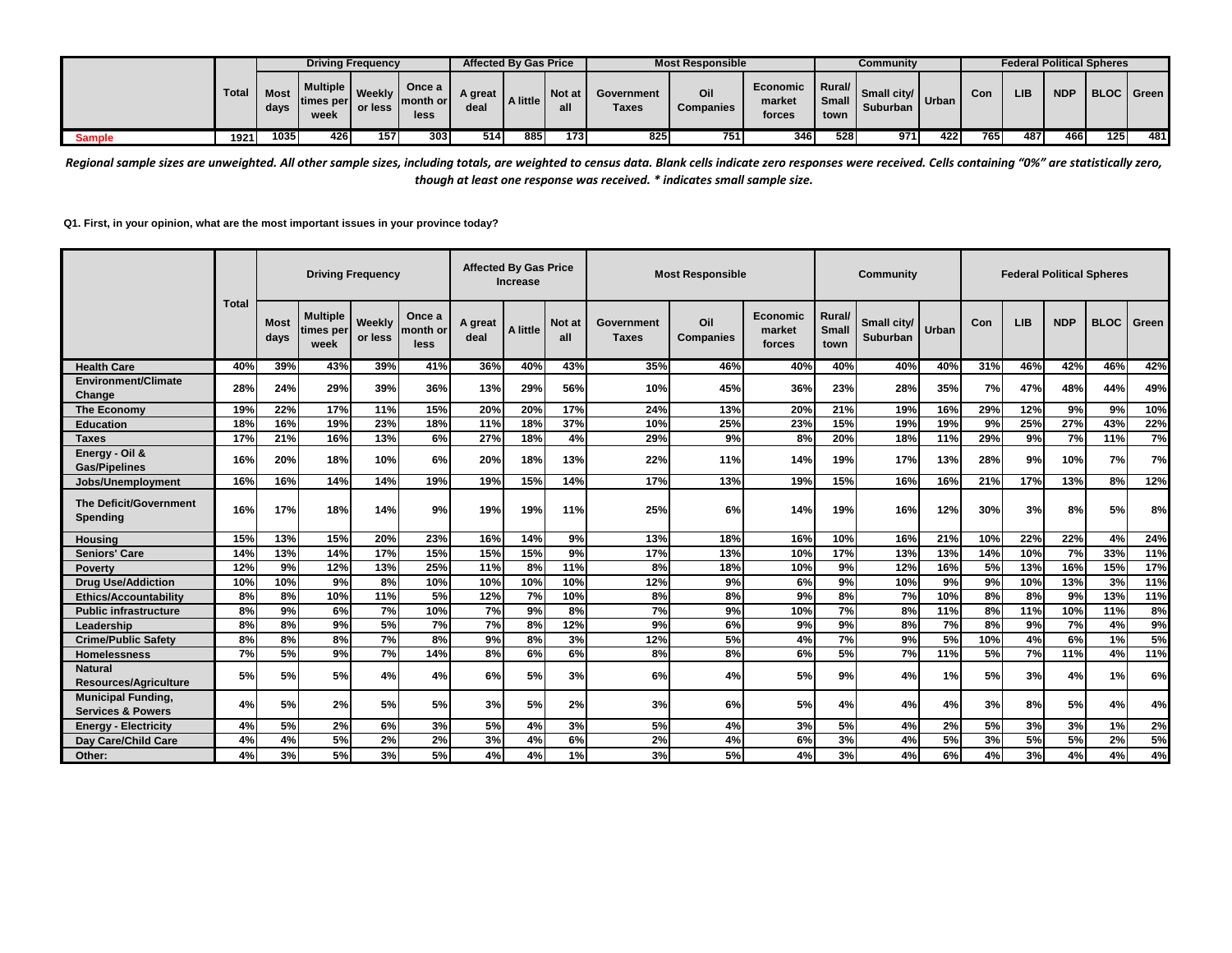# **Q2. How often, if at all, do you drive a car or other motor vehicle (e.g. truck, motorcycle, etc.)?**

|                                 |              |                     |                                          | <b>Driving Frequency</b> |                            |                                 | <b>Affectd By Gas</b> |               |                     | <b>Most Responsible</b> |                              |                                | Community                                  |     |     |            |            | <b>Federal Political Spheres</b> |                   |
|---------------------------------|--------------|---------------------|------------------------------------------|--------------------------|----------------------------|---------------------------------|-----------------------|---------------|---------------------|-------------------------|------------------------------|--------------------------------|--------------------------------------------|-----|-----|------------|------------|----------------------------------|-------------------|
|                                 | <b>Total</b> | <b>Most</b><br>days | Multiple   Weekly  <br>times per<br>week | or less                  | Once a<br>month or<br>less | <b>Price A</b><br>great<br>deal | A little              | Not at<br>all | Government<br>Taxes | Oil<br><b>Companies</b> | Economic<br>market<br>forces | Rural/<br><b>Small</b><br>town | $\therefore$ Small city/ Urban<br>Suburban |     | Con | <b>LIB</b> | <b>NDP</b> |                                  | <b>BLOC</b> Green |
| Most days                       | 54%          | 100%                |                                          |                          |                            | 64%                             | 63%                   | 52%           | 58%                 | 52%                     | 47%                          | 65%                            | 56%                                        | 36% | 64% | 48%        | 46%        | 50%                              | 43%               |
| Multiple times per week         | 22%          |                     | 100%                                     |                          |                            | 25%                             | 26%                   | 26%           | 24%                 | 21%                     | 20%                          | 24%                            | 23%                                        | 19% | 22% | 22%        | 20%        | 31%                              | 22%               |
| About once a week               | 6%           |                     |                                          | 74%                      |                            | 7%                              | 7%                    | 9%            | 5%                  | 5%                      | 11%                          | 5%                             | 6%                                         | 7%  | 6%l | 7%I        | 8%         | 7%                               | 11%               |
| Multiple times a month          | 2%           |                     |                                          | 26%                      |                            | 1%                              | 2%                    | 5%            | 2%                  | 2%                      | 3%                           | 2%                             | 2%                                         | 3%  | 2%  | 5%l        | 4%         | 4%                               | 3%                |
| About once a month              | 1%           |                     |                                          |                          | 6%                         | *%۱                             | 1%                    | 2%            | $*$ %               | 2%                      | 1%                           |                                | 1%                                         | 3%  |     | 2%         | 1%         |                                  | 1%                |
| Less often than once a<br>month | 4%           |                     |                                          |                          | 22%                        | 3%                              | 2%                    | 7%            | 2%                  | 4%                      | 6%                           | 2%                             | 4%                                         | 6%  | 2%  | 5%l        | 6%         |                                  | 5%                |
| <b>Never</b>                    | 11%          |                     |                                          |                          | 71%                        |                                 |                       |               | 9%                  | 13%                     | 12%                          | 3%                             | 9%                                         | 26% | 5%  | 12%        | 15%        | 8%                               | 15%               |

|                          |       |              | <b>Driving Frequency</b>               |         |       |                 | <b>Affected By Gas Price</b> |               |                            | <b>Most Responsible</b> |                                    |            | Community                                    |     |     |     |            | <b>Federal Political Spheres</b> |     |
|--------------------------|-------|--------------|----------------------------------------|---------|-------|-----------------|------------------------------|---------------|----------------------------|-------------------------|------------------------------------|------------|----------------------------------------------|-----|-----|-----|------------|----------------------------------|-----|
|                          | Total | Most<br>days | Multiple   Weekly   month or  <br>week | or less | less  | A great<br>deal | A little                     | Not at<br>all | Government<br><b>Taxes</b> | Oil<br><b>Companies</b> | Economic Rural<br>market<br>forces | town       | $\frac{1}{2}$ Small city Urban<br>Suburban I |     | Con | LIB | <b>NDP</b> | BLOC Green                       |     |
| Sample: Drives a vehicle | 1705  | 1035         | 426                                    | 157     | $87*$ | 514             | 885                          | 173           | 748                        | 652                     | 305                                | <b>512</b> | 883                                          | 310 | 728 | 431 | 396        | 115I                             | 409 |

#### **Q3. And how is your engine powered?**

|                                                                        |              |                     |                                        | <b>Driving Frequency</b> |                            |                                 | <b>Affectd By Gas</b> |               |                     | <b>Most Responsible</b> |                              |                         | Community                       |     |            | <b>Federal Political Spheres</b> |            |     |                   |
|------------------------------------------------------------------------|--------------|---------------------|----------------------------------------|--------------------------|----------------------------|---------------------------------|-----------------------|---------------|---------------------|-------------------------|------------------------------|-------------------------|---------------------------------|-----|------------|----------------------------------|------------|-----|-------------------|
|                                                                        | <b>Total</b> | <b>Most</b><br>days | Multiple   Weekly<br>times per<br>week | or less                  | Once a<br>month or<br>less | <b>Price A</b><br>great<br>deal | A little              | Not at<br>all | Government<br>Taxes | Oil<br><b>Companies</b> | Economic<br>market<br>forces | Rural/<br>Small<br>town | . Small city/ Urban<br>Suburban |     | <b>Con</b> | <b>LIB</b>                       | <b>NDP</b> |     | <b>BLOC</b> Green |
| A vehicle with a gas tank<br>that is 100% powered by<br>gasoline       | 96%          | 98%                 | 95%                                    | 90%                      | 87%                        | 98%                             | 98%                   | 93%           | 98%                 | 95%                     | 93%                          | 97%                     | 95%                             | 97% | 96%        | 94%                              | 91%        | 92% | 92%               |
| A hybrid vehicle that has<br>both an electric engine<br>and a gas tank | 3%           | 1%                  | 4%                                     | 7%                       | 10%                        | 2%                              | 2%                    | 7%            | 2%                  | 3%                      | 4%                           | 1%                      | 4%                              | 3%  | 2%         | 4%                               | 6%         | 6%  | 6%                |
| A plug-in electric vehicle<br>that doesn't use any<br>gasoline         | 1%           | $*$ %               | 1%                                     | 3%                       | 3%                         |                                 |                       |               | $*$ %               | 1%                      | 2%                           | 2%                      | 1%                              | 1%  | 1%         | 3%                               | 3%         | 3%  | 2%                |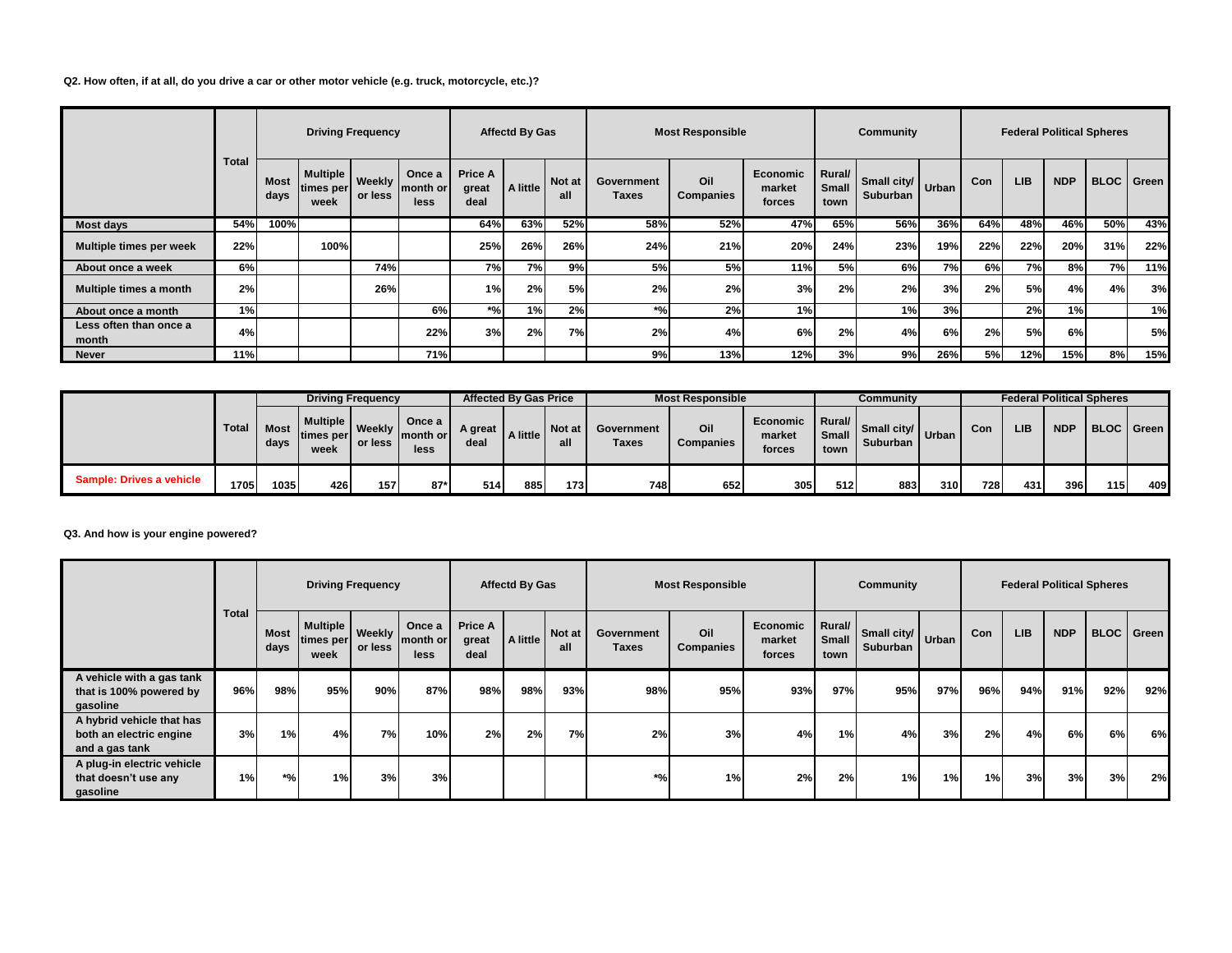|               |              |              |                                        | <b>Driving Frequency</b> |                               | <b>Affected By Gas Price</b> |          |               |                     | <b>Most Responsible</b> |                              |                                   | Community                                           |     |      | <b>Federal Political Spheres</b> |            |                  |     |
|---------------|--------------|--------------|----------------------------------------|--------------------------|-------------------------------|------------------------------|----------|---------------|---------------------|-------------------------|------------------------------|-----------------------------------|-----------------------------------------------------|-----|------|----------------------------------|------------|------------------|-----|
|               | <b>Total</b> | Most<br>days | <b>Multiple I</b><br>times per<br>week | Weekly<br>or less        | Once a<br>Imonth or I<br>less | A great<br>deal              | A little | Not at<br>all | Government<br>Taxes | Oil<br>Companies        | Economic<br>market<br>forces | <b>Rural/I</b><br>Small I<br>town | $\frac{1}{2}$ Small city   Urban<br><b>Suburban</b> |     | Con  | LIB                              | <b>NDP</b> | BLOC Green       |     |
| <b>Sample</b> | 1921         | 10351        | 426                                    | 157                      | 303                           | 514                          | 885      | 173           | 825                 | 751                     | 346                          | 5281                              | 971                                                 | 422 | 765. | 487                              | 466        | 125 <sub>1</sub> | 481 |

**Q3.[ Rebase to all respondents] And how is your engine powered?**

|                                                                        |              |                     |                                                     | <b>Driving Frequency</b> |                            |                                 | <b>Affectd By Gas</b> |               |                     | <b>Most Responsible</b> |                              |                                | Community                       |     |     |            | <b>Federal Political Spheres</b> |                   |     |
|------------------------------------------------------------------------|--------------|---------------------|-----------------------------------------------------|--------------------------|----------------------------|---------------------------------|-----------------------|---------------|---------------------|-------------------------|------------------------------|--------------------------------|---------------------------------|-----|-----|------------|----------------------------------|-------------------|-----|
|                                                                        | <b>Total</b> | <b>Most</b><br>days | Multiple   Weekly  <br>times per or less I"<br>week |                          | Once a<br>month or<br>less | <b>Price A</b><br>great<br>deal | A little              | Not at<br>all | Government<br>Taxes | Oil<br>Companies        | Economic<br>market<br>forces | Rural/<br><b>Small</b><br>town | . Small city/ Urban<br>Suburban |     | Con | <b>LIB</b> | <b>NDP</b>                       | <b>BLOC</b> Green |     |
| A vehicle with a gas tank<br>that is 100% powered by<br>gasoline       | 85%          | 98%                 | 95%                                                 | 90%                      | 25%                        | 98%                             | 98%                   | 93%           | 88%                 | 83%                     | 82%                          | 94%                            | 86%                             | 71% | 92% | 83%        | 78%                              | 84%               | 78% |
| A hybrid vehicle that has<br>both an electric engine<br>and a gas tank | 3%           | 1%                  | 4%                                                  | 7%                       | 3%                         | 2%                              | 2%                    | 7%            | 2%                  | 3%                      | 4%                           | 1%                             | 4%                              | 2%  | 2%  | 3%         | <b>5%</b>                        | 5%                | 5%  |
| A plug-in electric vehicle<br>that doesn't use any<br>gasoline         | 1%           | $*$ %               | 1%                                                  | 3%                       | 1%                         |                                 |                       |               | $*$ %               | 1%                      | 2%                           | 2%                             | 1%                              | *%۱ | 1%  | 2%         | 2%                               | 2%                | 2%  |
| Do not drive                                                           | 11%          |                     |                                                     |                          | 71%                        |                                 |                       |               | 9%                  | 13%                     | 12%                          | 3%                             | 9%                              | 26% | 5%I | 12%        | 15%                              | 8%                | 15% |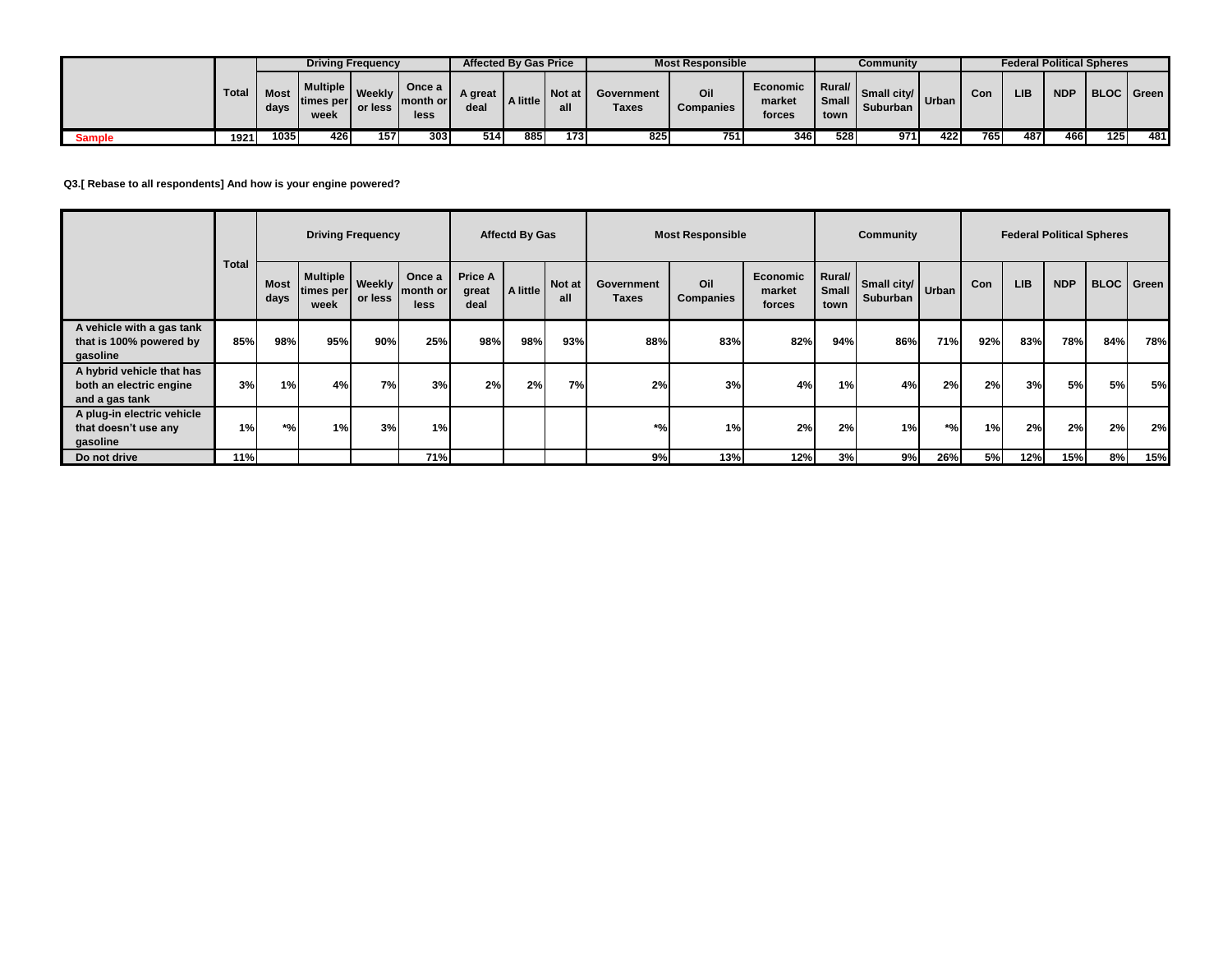|                                                    |       |              |                                      | <b>Driving Frequency</b> |       | <b>Affected By Gas Price</b> |          |               |                            | <b>Most Responsible</b> |                              |                                         | Community                                                                         |            |     | <b>Federal Political Spheres</b> |            |     |            |
|----------------------------------------------------|-------|--------------|--------------------------------------|--------------------------|-------|------------------------------|----------|---------------|----------------------------|-------------------------|------------------------------|-----------------------------------------|-----------------------------------------------------------------------------------|------------|-----|----------------------------------|------------|-----|------------|
|                                                    | Total | Most<br>days | Multiple   Weekly   month or<br>week | or less                  | less  | A great<br>deal              | A little | Not at<br>all | Government<br><b>Taxes</b> | Oil<br><b>Companies</b> | Economic<br>market<br>forces | $\vert$ Rural/ $\vert$<br>Small<br>town | $\begin{array}{c c}\n\hline\n\end{array}$ Small city/<br>Urban<br><b>Suburban</b> |            | Con | <b>LIB</b>                       | <b>NDP</b> |     | BLOC Green |
| Sample: Drives a vehicle<br>with a gas tank/hybrid | 1686  | 1030I        | 420                                  | 152                      | $84*$ | 514                          | 885      | 173           | 745                        | 643                     | 299                          | 504                                     | 873                                                                               | <b>308</b> | 718 | 419                              | 385        | 112 | 400        |

**Q4. And thinking specifically about the community or city where you live, which statement best describes the price you have paid for the gasoline over the last three months?**

|                                          |              |                     |                                | <b>Driving Frequency</b> |                            |                                 | <b>Affectd By Gas</b> |               |                            | <b>Most Responsible</b> |                              |                         | <b>Community</b>                     |     |     |            |            | <b>Federal Political Spheres</b> |                     |
|------------------------------------------|--------------|---------------------|--------------------------------|--------------------------|----------------------------|---------------------------------|-----------------------|---------------|----------------------------|-------------------------|------------------------------|-------------------------|--------------------------------------|-----|-----|------------|------------|----------------------------------|---------------------|
|                                          | <b>Total</b> | <b>Most</b><br>days | Multiple<br>times per <br>week | <b>Weekly</b><br>or less | Once a<br>month or<br>less | <b>Price A</b><br>great<br>deal | A little              | Not at<br>all | Government<br><b>Taxes</b> | Oil<br><b>Companies</b> | Economic<br>market<br>forces | Rural/<br>Small<br>town | Small city/ Urban<br><b>Suburban</b> |     | Con | <b>LIB</b> | <b>NDP</b> |                                  | <b>BLOC</b>   Green |
| Major increase in price                  | 69%          | 73%                 | 72%                            | 58%                      | 38%                        | 93%                             | 72%                   | 29%           | 81%                        | 65%                     | 48%                          | 75%                     | 70%                                  | 59% | 77% | 52%        | 58%        | 59%                              | 58%                 |
| Minor increase in price                  | 24%          | 22%                 | 24%                            | 35%                      | 30%                        | 7%                              | 28%                   | 71%           | 16%                        | 25%                     | 42%                          | 20%                     | 25%                                  | 28% | 20% | 32%        | 30%        | 32%                              | 33%                 |
| Minor decrease in price                  | 1%           | *%                  | 1%                             | *%۱                      | 5%                         |                                 |                       |               | $*$ %                      | 1%                      | 2%                           | 1%                      | 1%                                   | 1%  | 1%  | 2%         | 1%         | 4%                               | 2%                  |
| Major decrease in price                  | *%1          | *%                  | 1%                             | 2%                       | 1%                         |                                 |                       |               | 1%                         | $*$ %                   | 1%                           |                         | 1%                                   | 1%  | 1%  | 1%         | 1%         |                                  | $*$ %               |
| I haven't noticed any<br>change in price | 6%           | 5%                  | 3%                             | 6%                       | 26%                        |                                 |                       |               | 2%                         | 9%                      | 8%                           | 4%                      | 4%                                   | 12% | 2%  | 13%        | 10%        | 5%                               | 7%                  |
| Net: Increase                            | 93%          | 95%                 | 95%                            | 92%                      | 68%                        | 100%                            | 100%                  | 100%          | 97%                        | 90%                     | 90%                          | 96%                     | 94%                                  | 86% | 97% | 84%        | 88%        | 91%                              | 90%                 |
| <b>Net: Decrease</b>                     | 1%           | $*$ %               | 1%I                            | 2%                       | 6%                         |                                 |                       |               | 1%                         | 1%                      | 2%                           | 1%                      | 1%                                   | 1%  | 1%  | 3%         | 2%         | 4%                               | 2%                  |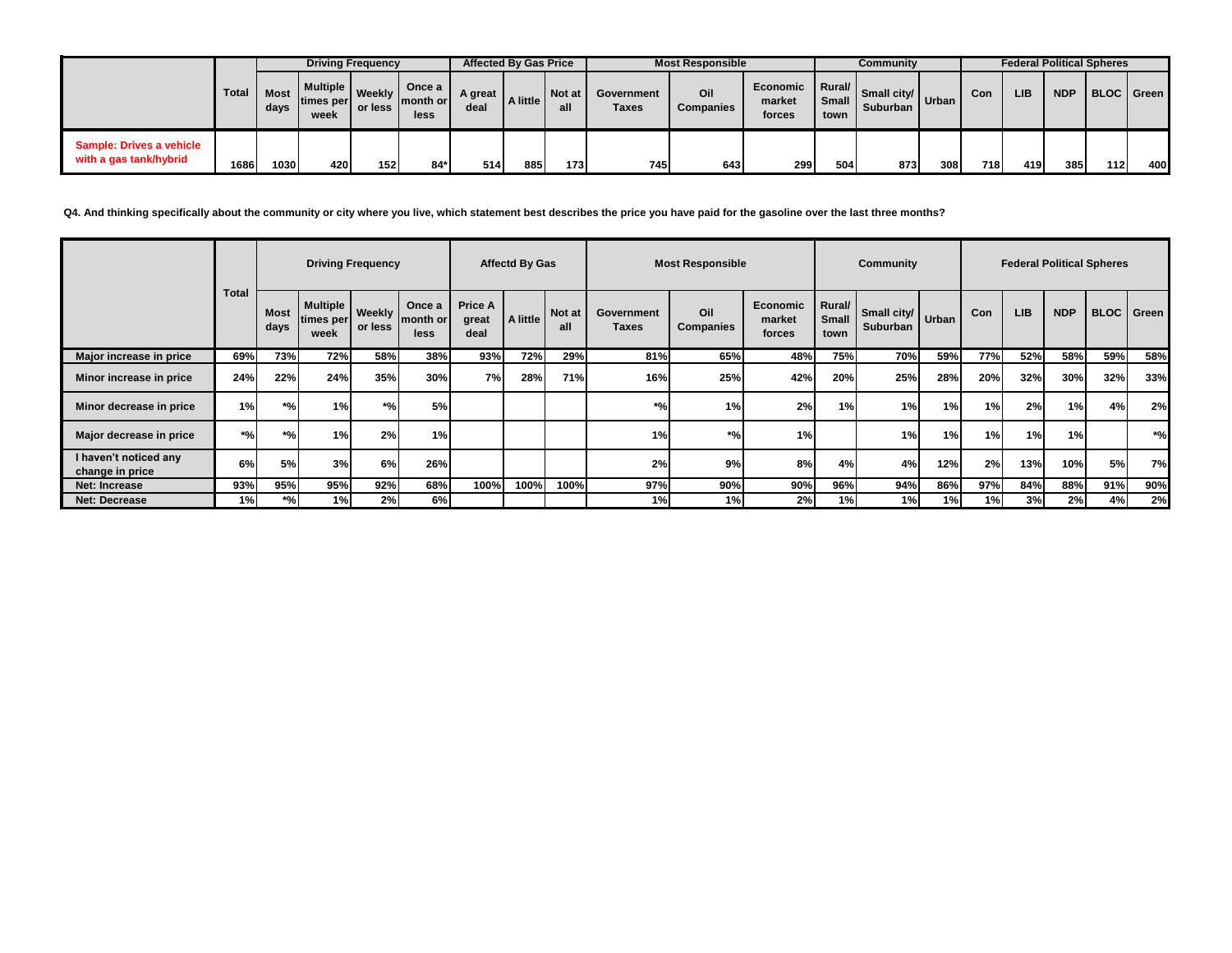|               |       |              |                                        | <b>Driving Frequency</b> |                             | <b>Affected By Gas Price</b> |          |               |                     | <b>Most Responsible</b> |                                     |                                                         | Community                                  |      |      |     |            | <b>Federal Political Spheres</b> |     |
|---------------|-------|--------------|----------------------------------------|--------------------------|-----------------------------|------------------------------|----------|---------------|---------------------|-------------------------|-------------------------------------|---------------------------------------------------------|--------------------------------------------|------|------|-----|------------|----------------------------------|-----|
|               | Total | Most<br>days | <b>Multiple 1</b><br>times per<br>week | Weekly<br>or less        | Once a<br>Imonth or<br>less | A great<br>deal              | A little | Not at<br>all | Government<br>Taxes | Oil<br>Companies        | <b>Economic</b><br>market<br>forces | $\blacksquare$ Rural/ $\blacksquare$<br>Small I<br>town | $\frac{1}{2}$ Small city Urban<br>Suburban |      | Con  | LIB | <b>NDP</b> | BLOC   Green                     |     |
| <b>Sample</b> | 1921  | 1035         | 426                                    | 157                      | 303 <sub>1</sub>            | 514                          | 885 I    | 173.          | 825                 | 751                     | 346                                 | 5281                                                    | 971                                        | 4221 | 765. | 487 | 466        | 125                              | 481 |

**Q4. [Rebase to All respondents] And thinking specifically about the community or city where you live, which statement best describes the price you have paid for the gasoline over the last three months?**

|                                          |              |                     |                                  | <b>Driving Frequency</b> |                            |                                 | <b>Affectd By Gas</b> |                      |                     | <b>Most Responsible</b> |                                     |                         | Community                              |       |       |            |            | <b>Federal Political Spheres</b> |                   |
|------------------------------------------|--------------|---------------------|----------------------------------|--------------------------|----------------------------|---------------------------------|-----------------------|----------------------|---------------------|-------------------------|-------------------------------------|-------------------------|----------------------------------------|-------|-------|------------|------------|----------------------------------|-------------------|
|                                          | <b>Total</b> | <b>Most</b><br>days | Multiple  <br>.imes per∥<br>week | Weekly<br>or less        | Once a<br>month or<br>less | <b>Price A</b><br>great<br>deal | A little              | <b>Not at</b><br>all | Government<br>Taxes | Oil<br><b>Companies</b> | <b>Economic</b><br>market<br>forces | Rural/<br>Small<br>town | 1 Small city/ Urban<br><b>Suburban</b> |       | Con   | <b>LIB</b> | <b>NDP</b> |                                  | <b>BLOC</b> Green |
| Major increase in price                  | 61%          | 72%                 | 71%                              | 56%                      | 11%                        | 93%                             | 72%                   | 29%                  | 73%                 | 56%                     | 41%                                 | 72%                     | 63%                                    | 43%   | 73%   | 45%        | 48%        | 53%                              | 48%               |
| Minor increase in price                  | 21%          | 22%                 | 23%                              | 34%                      | 8%                         | 7%                              | 28%                   | 71%                  | 14%                 | 21%                     | 36%                                 | 19%                     | 22%                                    | 20%   | 18%   | 28%        | 25%        | 29%                              | 27%               |
| Minor decrease in price                  | 1%           | $*961$              | 1%1                              | *%                       | 1%                         |                                 |                       |                      | $*$ %               | 1%                      | 1%                                  | 1%                      | 1%                                     | 1%    | 1%    | 1%         | 1%         | 3%                               | 2%                |
| Major decrease in price                  | $*$ %        | $*$ %               | 1%                               | 2%                       | $*$ %                      |                                 |                       |                      | $*$ %               | $*$ %                   | 1%                                  |                         | 1%                                     | $*$ % | $*$ % | 1%         | 1%         |                                  | $*$ %             |
| I haven't noticed any<br>change in price | 5%           | 5%                  | 3%                               | 5%                       | <b>7%</b>                  |                                 |                       |                      | 2%                  | 7%                      | 7%                                  | 4%                      | 4%                                     | 9%    | 2%    | 11%        | 8%I        | 5%                               | 6%                |
| <b>Net: Increase</b>                     | 82%          | 94%                 | 94%                              | 90%                      | 19%                        | 100%                            | 100%                  | 100%                 | 88%                 | 77%                     | 78%                                 | 91%                     | 85%                                    | 63%   | 91%   | 72%        | 73%        | 82%                              | 75%               |
| <b>Net: Decrease</b>                     | 1%           | *%۱                 | 1%                               | 2%                       | 2%                         |                                 |                       |                      | 1%                  | 1%                      | 2%                                  | 1%                      | 1%                                     | 1%    | 1%    | 3%         | 1%         | 3%                               | 2%                |
| Do not drive                             | 12%          | $*$ %               | 1%                               | 3%                       | 72%                        |                                 |                       |                      | 10%                 | 14%                     | 14%                                 | 5%                      | 10%                                    | 27%   | 6%    | 14%        | 17%        | 10%                              | 17%               |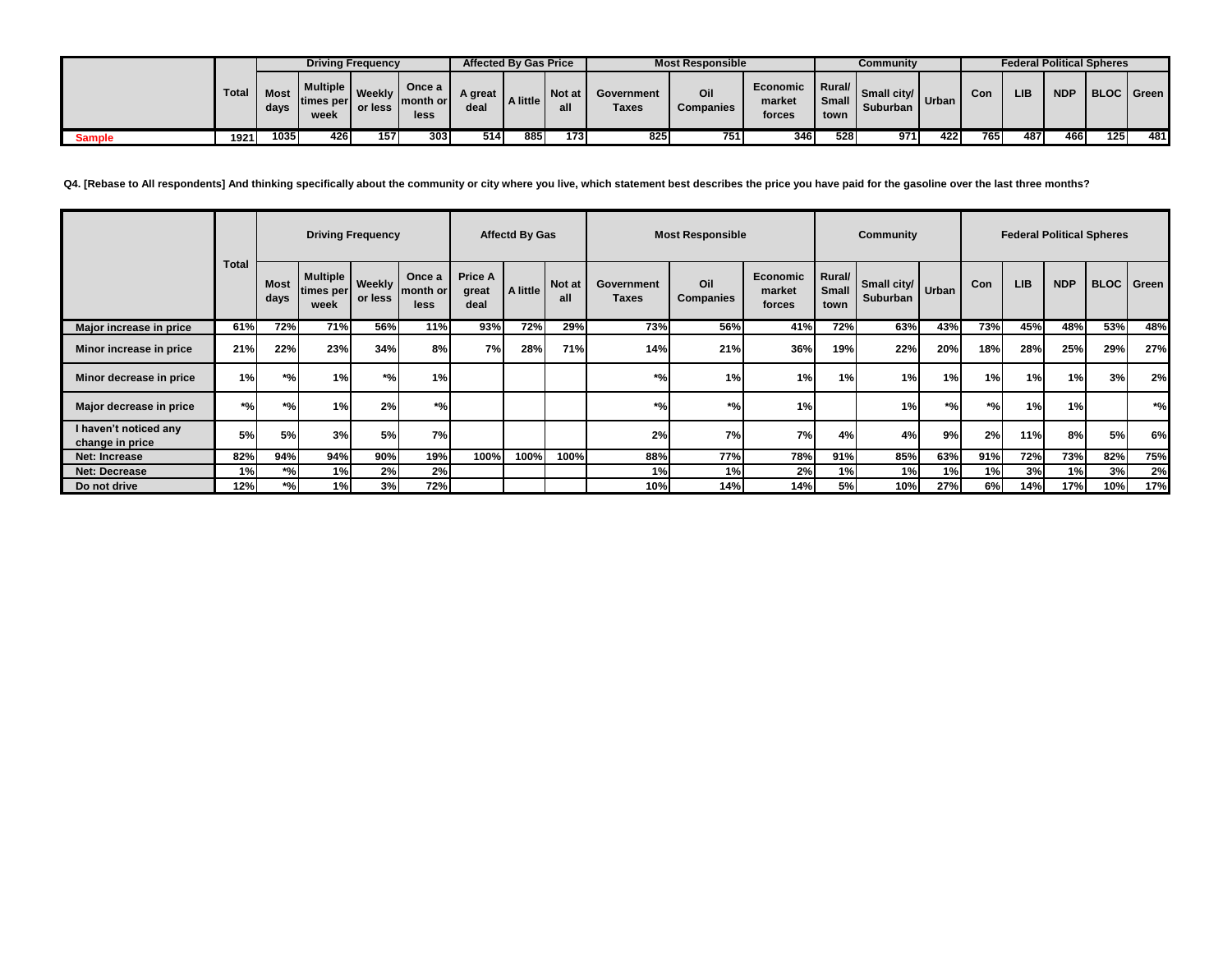|                                                      |              |      |                                        | <b>Driving Frequency</b> |                                       | <b>Affected By Gas Price</b> |          |        |                     | <b>Most Responsible</b> |                              |                                  | Community                 |        |     | <b>Federal Political Spheres</b> |            |                     |     |
|------------------------------------------------------|--------------|------|----------------------------------------|--------------------------|---------------------------------------|------------------------------|----------|--------|---------------------|-------------------------|------------------------------|----------------------------------|---------------------------|--------|-----|----------------------------------|------------|---------------------|-----|
|                                                      | Total   Most | days | <b>Multiple I</b><br>times per<br>week | Weekly<br>or less        | Once a<br><b>Sumonth or L</b><br>less | A great<br>deal              | A little | Not at | Government<br>Taxes | Oil<br><b>Companies</b> | Economic<br>market<br>forces | <b>I</b> Rural/<br>Small<br>town | Small city/<br>Suburban I | Urban. | Con | LIB                              | <b>NDP</b> | <b>BLOC</b>   Green |     |
| <b>Sample: Mentions gas</b><br><b>price increase</b> | 1572         | 9741 | 400 l                                  | 141                      | 57*                                   | 5141                         | 885      | $1731$ | 722                 | 581                     | 2691                         | 482                              | 825                       | 266    | 695 | 353                              | 339        | 102                 | 362 |

**Q5. And, how has this increase affected you personally, if at all?**

|                                                                           |              |                     |                                                             | <b>Driving Frequency</b> |      |                                 | <b>Affectd By Gas</b> |               |                     | <b>Most Responsible</b> |                                     |                         | Community                              |     |     |            |            | <b>Federal Political Spheres</b> |                   |
|---------------------------------------------------------------------------|--------------|---------------------|-------------------------------------------------------------|--------------------------|------|---------------------------------|-----------------------|---------------|---------------------|-------------------------|-------------------------------------|-------------------------|----------------------------------------|-----|-----|------------|------------|----------------------------------|-------------------|
|                                                                           | <b>Total</b> | <b>Most</b><br>days | Multiple   Weekly   month or<br>times per or less I<br>week |                          | less | <b>Price A</b><br>great<br>deal | A little              | Not at<br>all | Government<br>Taxes | Oil<br><b>Companies</b> | <b>Economic</b><br>market<br>forces | Rural/<br>Small<br>town | . Small city/ Urban<br><b>Suburban</b> |     | Con | <b>LIB</b> | <b>NDP</b> |                                  | <b>BLOC</b> Green |
| A great deal $-1'm$<br>struggling to afford gas                           | 33%          | 34%                 | 32%                                                         | 29%                      | 31%  | 100%                            |                       |               | 42%                 | 28%                     | 16%                                 | 44%                     | 27%                                    | 30% | 39% | 22%        | 24%        | 27%                              | 30%               |
| A little- the cost of gas is<br>getting expensive, but I<br>can manage it | 56%          | 57%                 | 57%                                                         | 54%                      | 43%  |                                 | 100%                  |               | 53%                 | 58%                     | 62%                                 | 50%                     | 61%                                    | 53% | 55% | 58%        | 61%        | 59%                              | 55%               |
| Not at all - I can afford to<br>pay a higher price for gas                | 11%          | 9%                  | 11%                                                         | 17%                      | 26%  |                                 |                       | 100%          | 5%                  | 13%                     | 22%                                 | 6%                      | 12%                                    | 17% | 6%  | 21%        | 15%        | 14%                              | 15%               |
| <b>Net: Affected personally</b>                                           | 89%          | 91%                 | 89%                                                         | 83%                      | 74%  | 100%                            | 100%                  |               | 95%                 | 87%                     | 78%                                 | 94%                     | 88%                                    | 83% | 94% | 79%        | 85%        | 86%                              | 85%               |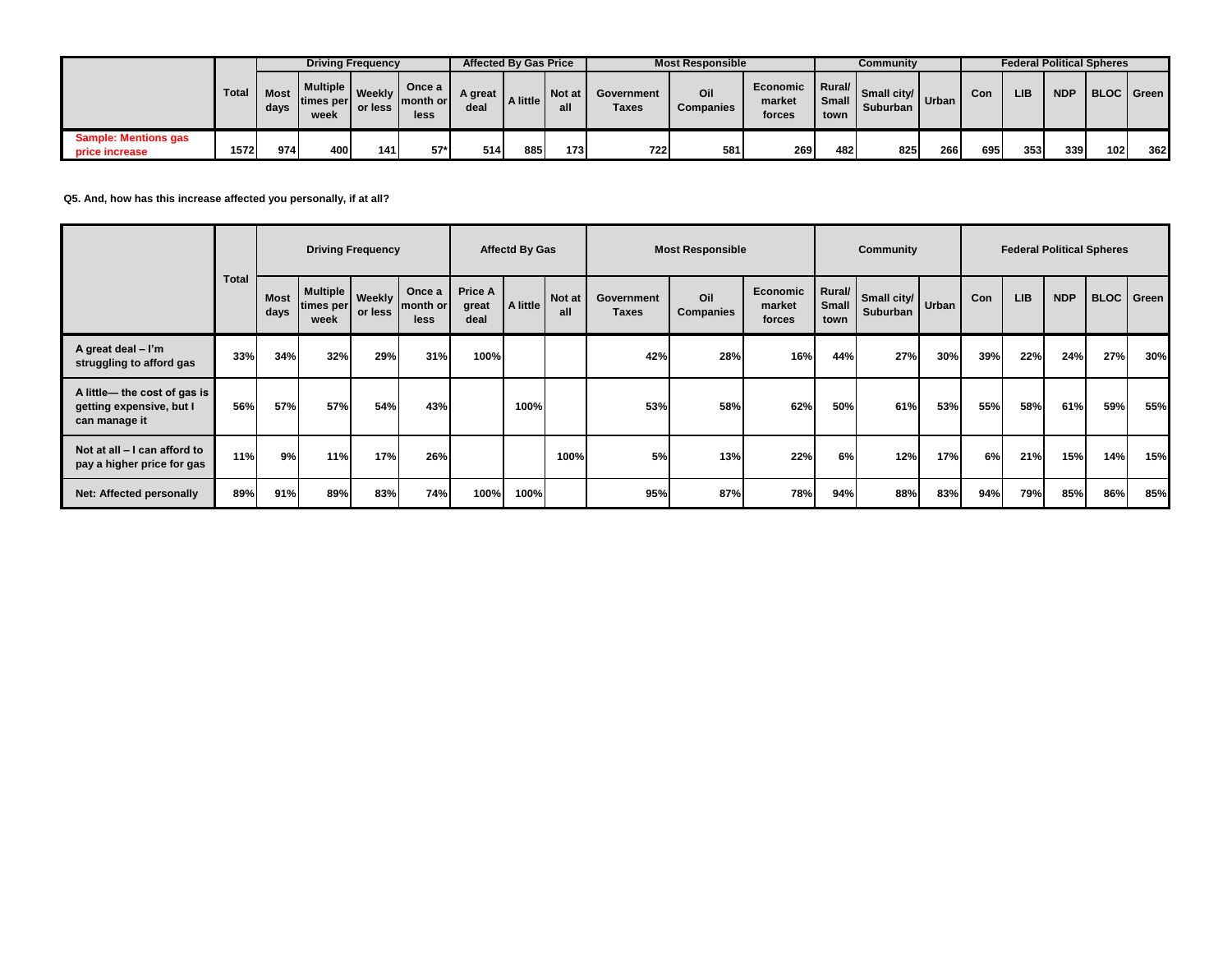|        |              |              |                                      | <b>Driving Frequency</b> |                             | <b>Affected By Gas Price</b> |          |               |                     | <b>Most Responsible</b> |                              |                              | Community                                  |      |     | <b>Federal Political Spheres</b> |            |              |     |
|--------|--------------|--------------|--------------------------------------|--------------------------|-----------------------------|------------------------------|----------|---------------|---------------------|-------------------------|------------------------------|------------------------------|--------------------------------------------|------|-----|----------------------------------|------------|--------------|-----|
|        | <b>Total</b> | Most<br>days | <b>Multiple</b><br>times per<br>week | Weekly<br>or less        | Once a<br>Imonth or<br>less | A great<br>deal              | A little | Not at<br>all | Government<br>Taxes | Oil<br>Companies        | Economic<br>market<br>forces | I Rural/I<br>Small I<br>town | $\frac{1}{2}$ Small city Urban<br>Suburban |      | Con | LIB                              | <b>NDP</b> | BLOC   Green |     |
| Sample | 1921         | 1035         | 426                                  | 157                      | 303                         | 514                          | 885      | 173           | 825                 | 751                     | 346                          | 528                          | 971                                        | 4221 | 765 | 487                              | 466        | 125          | 481 |

**Q5. [Rebase to all respondents] And, how has this increase affected you personally, if at all?**

|                                                                          |              |              |                                        | <b>Driving Frequency</b> |                            |                                 | <b>Affectd By Gas</b> |               |                     | <b>Most Responsible</b> |                                     |                         | Community                     |     |           |            |            | <b>Federal Political Spheres</b> |       |
|--------------------------------------------------------------------------|--------------|--------------|----------------------------------------|--------------------------|----------------------------|---------------------------------|-----------------------|---------------|---------------------|-------------------------|-------------------------------------|-------------------------|-------------------------------|-----|-----------|------------|------------|----------------------------------|-------|
|                                                                          | <b>Total</b> | Most<br>days | Multiple   Weekly<br>times per<br>week | or less                  | Once a<br>month or<br>less | <b>Price A</b><br>great<br>deal | A little              | Not at<br>all | Government<br>Taxes | Oil<br>Companies        | <b>Economic</b><br>market<br>forces | Rural/<br>Small<br>town | Small city/ Urban<br>Suburban |     | Con       | <b>LIB</b> | <b>NDP</b> | <b>BLOC</b>                      | Green |
| A great deal - I'm<br>struggling to afford gas                           | 27%          | 32%          | 30%                                    | 26%                      | 6%                         | 100%                            |                       |               | 37%                 | 22%                     | 12%                                 | 40%                     | 23%                           | 19% | 36%       | 16%        | 18%        | 22%                              | 22%   |
| A little-the cost of gas is<br>getting expensive, but I<br>can manage it | 46%          | 54%          | 53%                                    | 49%                      | 8%                         |                                 | 100%                  |               | 46%                 | 45%                     | 48%                                 | 45%                     | 52%                           | 33% | 50%       | 42%        | 44%        | 48%                              | 41%   |
| Not at all - I can afford to<br>pay a higher price for gas               | 9%           | 9%           | 11%                                    | 15%                      | 5%                         |                                 |                       | 100%          | 4%                  | 10%                     | 17%                                 | <b>5%</b>               | 10%                           | 11% | <b>5%</b> | 15%        | 11%        | 12%                              | 11%   |
| <b>Net: Affected personally</b>                                          | 73%          | 85%          | 83%                                    | 75%                      | 14%                        | 100%                            | 100%                  |               | 83%                 | 67%                     | 60%                                 | 86%                     | 75%                           | 52% | 86%       | 57%        | 62%        | 70%                              | 64%   |
| Do not drive/no mentions<br>of increase                                  | 18%          | 6%           | 6%                                     | 10%                      | 81%                        |                                 |                       |               | 12%                 | 23%                     | 22%                                 | 9%                      | 15%                           | 37% | 9%        | 28%        | 27%        | 18%                              | 25%   |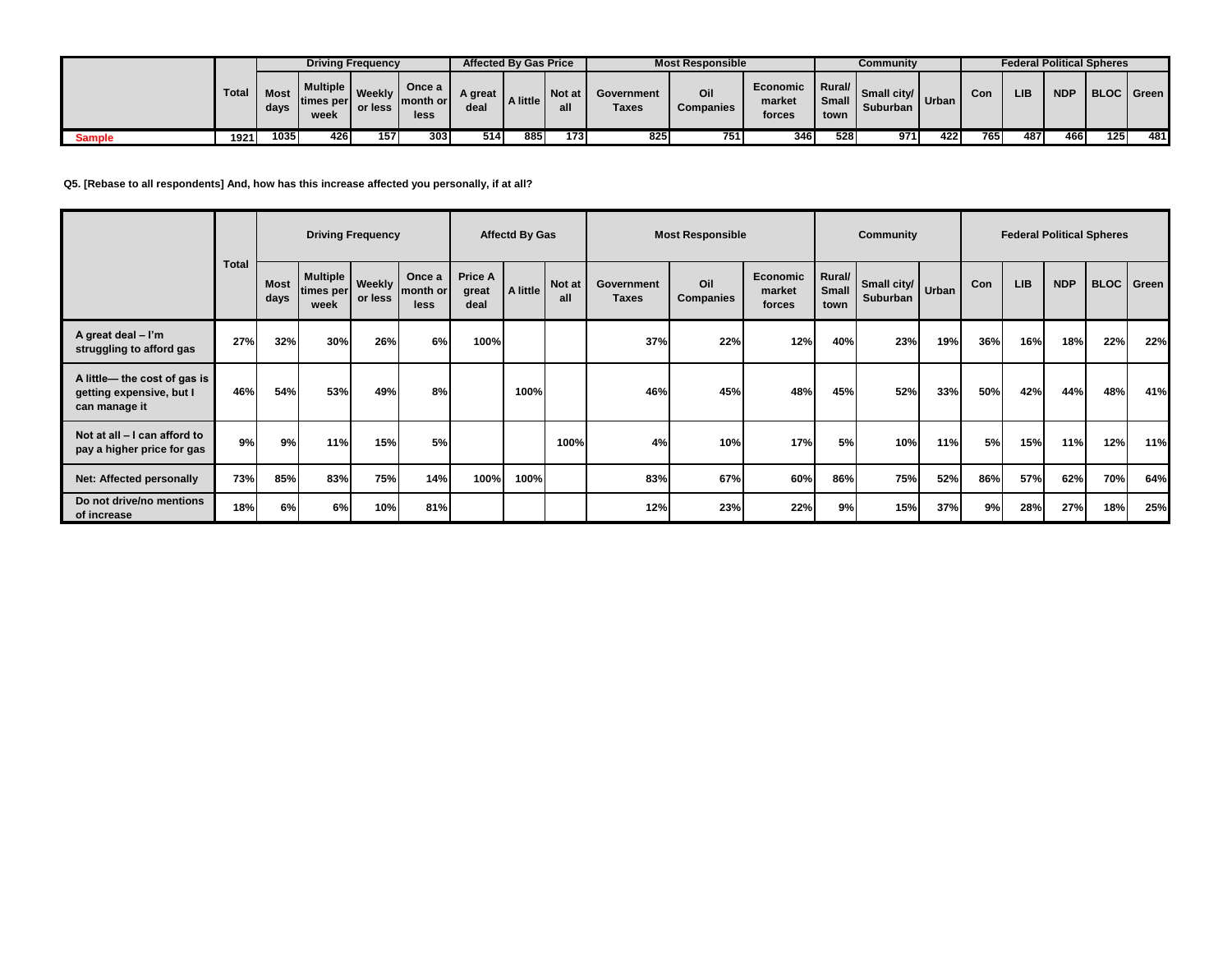|                                                |              |      |                                 | <b>Driving Frequency</b> |                                | <b>Affected By Gas Price</b> |          |          |                            | <b>Most Responsible</b> |                              |                              | Community               |         |     | <b>Federal Political Spheres</b> |            |                     |     |
|------------------------------------------------|--------------|------|---------------------------------|--------------------------|--------------------------------|------------------------------|----------|----------|----------------------------|-------------------------|------------------------------|------------------------------|-------------------------|---------|-----|----------------------------------|------------|---------------------|-----|
|                                                | Total   Most | days | Multiple L<br>times per<br>week | <b>Weekly</b><br>or less | Once a<br>'   month or<br>less | A great<br>deal              | A little | I Not at | Government<br><b>Taxes</b> | Oil<br><b>Companies</b> | Economic<br>market<br>forces | │Rural/ │<br>Small  <br>town | Small city/<br>Suburban | " Urban | Con | LIB                              | <b>NDP</b> | <b>BLOC</b>   Green |     |
| Sample: Been affected a<br>great deal/a little | 1513         | 941  | 374                             | 1291                     | 69*                            | 514                          | 885      |          | 709                        | 565                     | 238                          | 475                          | 7751                    | 2621    | 677 | 346                              | 3351       | $97*$               | 345 |

**Q6. And, have you done any of the following in the last 3 months?**

|                                                  |              |                     | <b>Driving Frequency</b>             |         |      |                          | <b>Affectd By Gas</b> |                      |                     | <b>Most Responsible</b> |                              |                         | Community                                  |     |     |            |            | <b>Federal Political Spheres</b> |     |
|--------------------------------------------------|--------------|---------------------|--------------------------------------|---------|------|--------------------------|-----------------------|----------------------|---------------------|-------------------------|------------------------------|-------------------------|--------------------------------------------|-----|-----|------------|------------|----------------------------------|-----|
|                                                  | <b>Total</b> | <b>Most</b><br>days | Multiple   Weekly   month or<br>week | or less | less | Price A<br>great<br>deal | A little              | <b>Not at</b><br>all | Government<br>Taxes | Oil<br>Companies        | Economic<br>market<br>forces | Rural/<br>Small<br>town | $\therefore$ Small city/ Urban<br>Suburban |     | Con | <b>LIB</b> | <b>NDP</b> | <b>BLOC</b> Green                |     |
| No, I haven't done any of<br>these things        | 41%          | 45%                 | 33%                                  | 34%     | 39%  | 24%                      | 47%                   |                      | 42%                 | 37%                     | 44%                          | 43%                     | 39%                                        | 42% | 44% | 40%        | 38%        | 31%                              | 39% |
| Reduced your daily driving                       | 35%          | 32%                 | 42%                                  | 41%     | 35%  | 44%                      | 32%                   |                      | 31%                 | 41%                     | 36%                          | 33%                     | 37%                                        | 35% | 29% | 42%        | 39%        | 30%                              | 36% |
| Bought less gas                                  | 26%          | 24%                 | 31%                                  | 36%     | 19%  | 38%                      | 21%                   |                      | 26%                 | 29%                     | 22%                          | 25%                     | 28%                                        | 24% | 25% | 25%        | 27%        | 30%                              | 28% |
| Travelled to a different<br>town/city to buy gas | 18%          | 20%                 | 19%                                  | 11%     | 5%   | 25%                      | 16%                   |                      | 20%                 | 17%                     | 13%                          | 21%                     | 18%                                        | 12% | 19% | 16%        | 16%        | 24%                              | 19% |
| Used public transit more<br>often                | 9%           | 5%                  | 11%                                  | 18%     | 41%  | 9%                       | 9%l                   |                      | 5%                  | 12%                     | 17%                          | 2%                      | 10%                                        | 19% | 5%  | 15%        | 17%        | 9%                               | 15% |
| Travelled across the U.S.<br>border to buy gas   | 7%           | 8%                  | 6%                                   | 4%      | 4%   | 11%                      | 5%l                   |                      | 9%                  | 5%                      | 4%                           | 6%                      | 8%                                         | 5%  | 9%  | 6%         | 5%l        | 2%                               | 9%  |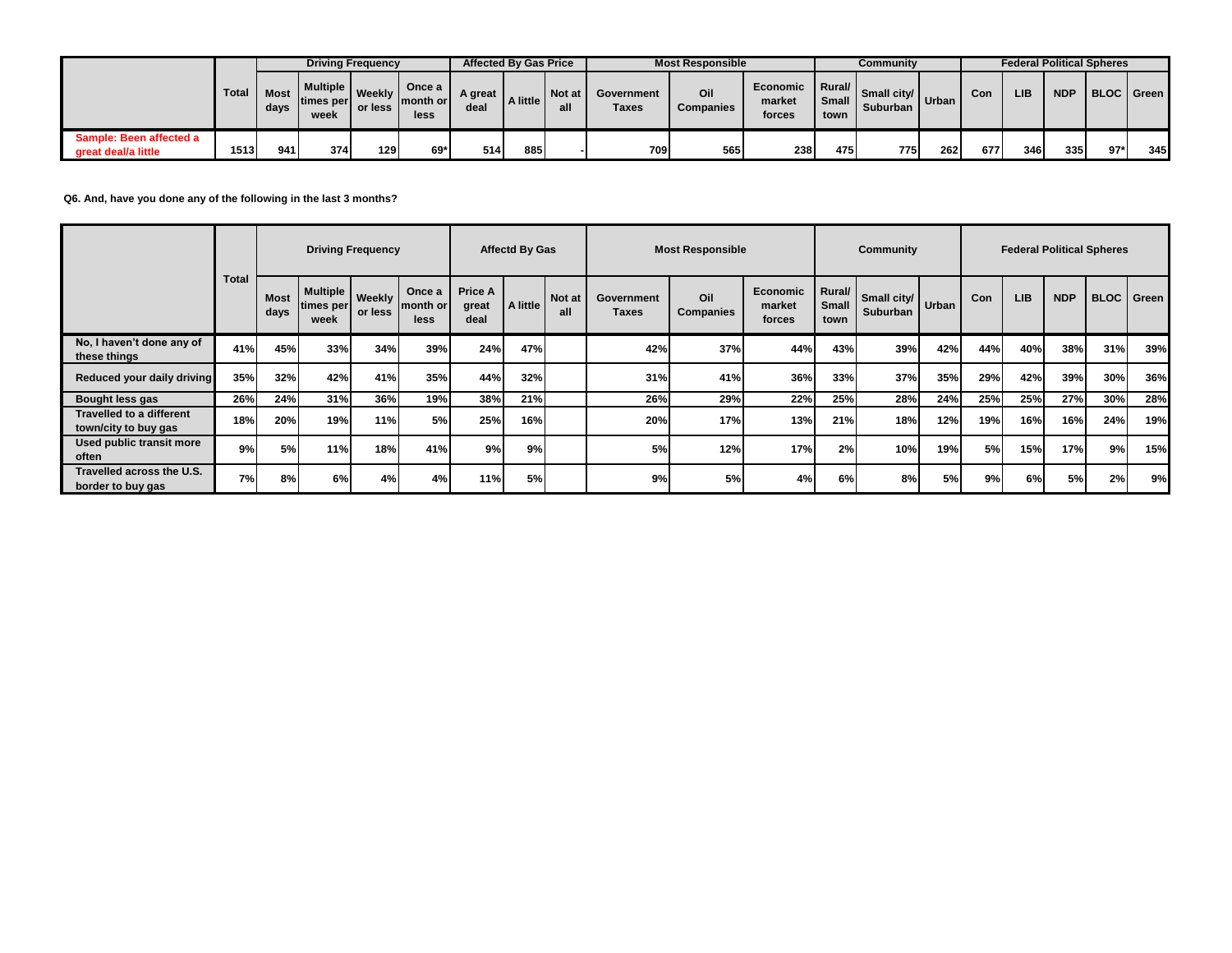|        |       |                     |                                 | <b>Driving Frequency</b> |                                |                 | <b>Affected By Gas Price</b> |        |                     | <b>Most Responsible</b> |                              |                                | Community                                  |       |     | <b>Federal Political Spheres</b> |            |            |     |
|--------|-------|---------------------|---------------------------------|--------------------------|--------------------------------|-----------------|------------------------------|--------|---------------------|-------------------------|------------------------------|--------------------------------|--------------------------------------------|-------|-----|----------------------------------|------------|------------|-----|
|        | Total | <b>Most</b><br>days | Multiple 1<br>times per<br>week | Weekly<br>or less        | Once a<br>I month or l<br>less | A great<br>deal | A little                     | Not at | Government<br>Taxes | Oil<br>Companies        | Economic<br>market<br>forces | Rural/<br><b>Small</b><br>town | $\frac{1}{2}$ Small city Urban<br>Suburban |       | Con | <b>LIB</b>                       | <b>NDP</b> | BLOC Green |     |
| Sample | 1921  | 10351               | 426 <sub>1</sub>                | 157                      | 303                            | 514             | 885                          | 173 I  | 825                 | 751                     | 346                          | 528                            | 971                                        | 422 ! | 765 | 487                              | 466        | 1251       | 481 |

**Q6. [Rebase to all respondents] And, have you done any of the following in the last 3 months?**

|                                                         |              |                     |                                        | <b>Driving Frequency</b> |                            |                                 | <b>Affectd By Gas</b> |               |                            | <b>Most Responsible</b> |                                     |                         | Community                     |     |     |            |            | <b>Federal Political Spheres</b> |                   |
|---------------------------------------------------------|--------------|---------------------|----------------------------------------|--------------------------|----------------------------|---------------------------------|-----------------------|---------------|----------------------------|-------------------------|-------------------------------------|-------------------------|-------------------------------|-----|-----|------------|------------|----------------------------------|-------------------|
|                                                         | <b>Total</b> | <b>Most</b><br>days | Multiple   Weekly<br>times per<br>week | or less                  | Once a<br>month or<br>less | <b>Price A</b><br>great<br>deal | A little              | Not at<br>all | Government<br><b>Taxes</b> | Oil<br><b>Companies</b> | <b>Economic</b><br>market<br>forces | Rural/<br>Small<br>town | Small city/ Urban<br>Suburban |     | Con | <b>LIB</b> | <b>NDP</b> |                                  | <b>BLOC</b> Green |
| No, I haven't done any of<br>these things               | 32%          | 40%                 | 29%                                    | 28%                      | 9%                         | 24%                             | 47%                   |               | 36%                        | 28%                     | 30%                                 | 38%                     | 31%                           | 26% | 39% | 28%        | 28%        | 24%                              | 28%               |
| Reduced your daily driving                              | 28%          | 29%                 | 37%                                    | 34%                      | 8%                         | 44%                             | 32%                   |               | 27%                        | 31%                     | 25%                                 | 30%                     | 30%                           | 22% | 26% | 30%        | 28%        | 23%                              | 25%               |
| Do not drive/no effect                                  | 21%          | 9%                  | 12%                                    | 18%                      | 77%                        |                                 |                       | 100%          | 14%                        | 25%                     | 31%                                 | <b>10%</b>              | 20%                           | 38% | 12% | 29%        | 28%        | 22%                              | 28%               |
| Bought less gas                                         | 21%          | 21%                 | 27%                                    | 29%                      | 4%                         | 38%                             | 21%                   |               | 22%                        | 22%                     | 15%                                 | 23%                     | 22%                           | 15% | 22% | 18%        | 19%        | 23%                              | 20%               |
| <b>Travelled to a different</b><br>town/city to buy gas | 14%          | 18%                 | 17%                                    | 9%                       | 1%                         | 25%                             | 16%                   |               | 18%                        | 13%                     | 9%                                  | 19%                     | 15%                           | 8%  | 16% | 11%        | 11%        | 19%                              | 14%               |
| Used public transit more<br>often                       | 7%           | 4%                  | 10%                                    | 15%                      | 9%                         | 9%                              | 9%                    |               | 4%                         | 9%                      | 12%                                 | 2%                      | 8%                            | 12% | 5%  | 11%        | 12%        | 7%                               | 10%               |
| Travelled across the U.S.<br>border to buy gas          | 5%           | 7%                  | 5%I                                    | 3%                       | 1%                         | 11%                             | <b>5%</b>             |               | 8%                         | 4%                      | 3%                                  | 5%                      | 6%                            | 3%  | 8%  | 4%         | 4%         | 2%                               | 6%                |

|                           |              |                     |                                      | <b>Driving Frequency</b> |                            | <b>Affected By Gas Price</b> |          |        |                     | <b>Most Responsible</b> |                                     |                                                              | Communitv                                     |      |      |            | <b>Federal Political Spheres</b> |            |     |
|---------------------------|--------------|---------------------|--------------------------------------|--------------------------|----------------------------|------------------------------|----------|--------|---------------------|-------------------------|-------------------------------------|--------------------------------------------------------------|-----------------------------------------------|------|------|------------|----------------------------------|------------|-----|
|                           | <b>Total</b> | <b>Most</b><br>days | <b>Multiple</b><br>times per<br>week | Weekly<br>or less        | Once a<br>month or<br>less | A great<br>deal              | A little | Not at | Government<br>Taxes | Oil<br><b>Companies</b> | <b>Economic</b><br>market<br>forces | $\blacksquare$ Rural/ $\blacksquare$<br><b>Small</b><br>town | $\frac{1}{2}$ Small city/ Urban I<br>Suburban |      | Con  | <b>LIB</b> | <b>NDP</b>                       | BLOC Green |     |
| <b>Sample: Exclude BC</b> | 1670         | 902I                | 368                                  | 134 <sup>l</sup>         | <b>266</b>                 | 426                          | 774      | 158    | 7331                | 632                     | 306                                 | 475                                                          | 828                                           | 3671 | 675. | 435        | 393                              | 125        | 404 |

**Q7ROC. Which statement best describes how you feel about the current rise in gas prices?**

|                                                                             |              |              |                                          | <b>Driving Frequency</b> |                            |                                 | <b>Affectd By Gas</b> |               |                     | <b>Most Responsible</b> |                              |                         | Community                         |     |            |            | <b>Federal Political Spheres</b> |     |                   |
|-----------------------------------------------------------------------------|--------------|--------------|------------------------------------------|--------------------------|----------------------------|---------------------------------|-----------------------|---------------|---------------------|-------------------------|------------------------------|-------------------------|-----------------------------------|-----|------------|------------|----------------------------------|-----|-------------------|
|                                                                             | <b>Total</b> | Most<br>days | 1 Multiple   Weekly<br>times per<br>week | or less                  | Once a<br>month or<br>less | <b>Price A</b><br>great<br>deal | A little              | Not at<br>all | Government<br>Taxes | Oil<br>Companies        | Economic<br>market<br>forces | Rural/<br>Small<br>town | . Small city/ Urban I<br>Suburban |     | <b>Con</b> | <b>LIB</b> | <b>NDP</b>                       |     | <b>BLOC</b> Green |
| Gas prices rise and fall all<br>the time; this is just a<br>temporary spike | 30%          | 29%          | 25%                                      | 34%                      | 38%                        | 15%                             | 28%                   | 47%           | 17%                 | 38%                     | 44%                          | 25%                     | 29%                               | 39% | 23%        | 46%        | 39%                              | 34% | 38%               |
| This is a sign of a more<br>permanent increase in<br>average gas prices     | 70%          | 71%          | 75%                                      | 66%                      | 62%                        | 85%                             | 72%                   | 53%           | 83%                 | 62%                     | 56%                          | 75%                     | 71%                               | 61% | 77%        | 54%        | 61%                              | 66% | 62%               |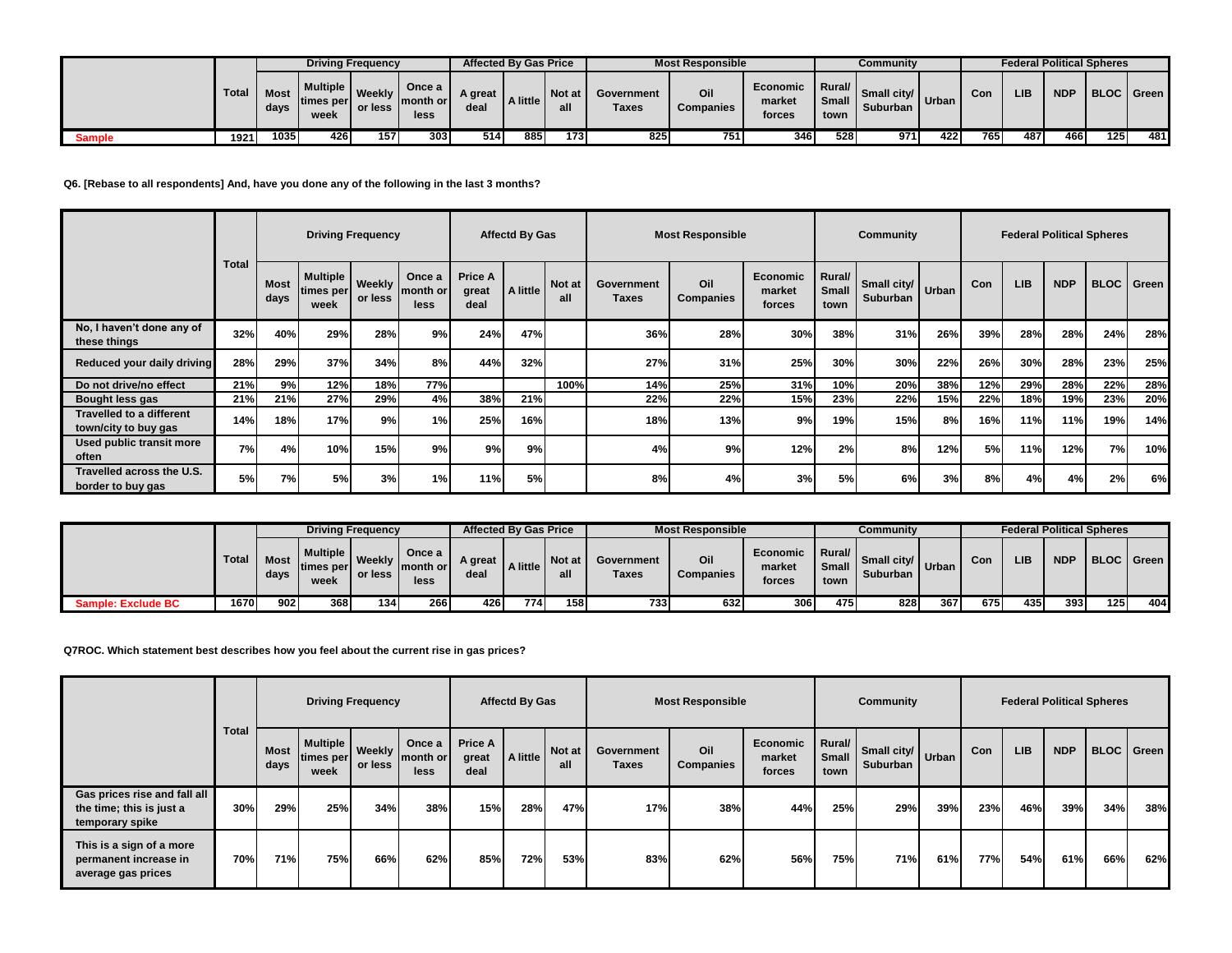|                   |              |              |                                      | <b>Driving Frequency</b> |                                    |                 | <b>Affected By Gas Price</b> |               |                     | <b>Most Responsible</b> |                              |                                      | Community                            |             |     | <b>Federal Political Spheres</b> |            |            |
|-------------------|--------------|--------------|--------------------------------------|--------------------------|------------------------------------|-----------------|------------------------------|---------------|---------------------|-------------------------|------------------------------|--------------------------------------|--------------------------------------|-------------|-----|----------------------------------|------------|------------|
|                   | <b>Total</b> | Most<br>days | <b>Multiple</b><br>times per<br>week | Weekly<br>or less        | Once a<br><b>∣month or</b><br>less | A great<br>deal | A little                     | Not at<br>all | Government<br>Taxes | Oil<br>Companies        | Economic<br>market<br>forces | <b>I</b> Rural/ I<br>Small I<br>town | <b>Small city/</b> Urban<br>Suburban |             | Con | LIB                              | <b>NDP</b> | BLOC Green |
| <b>Sample: BC</b> | 600          | 3211         | 140                                  | $55*$                    | 84*                                | 210             | <b>2691</b>                  | $38*$         | 212                 | 295                     | $93*$                        | 126                                  | 3421                                 | <b>1321</b> | 200 | 131                              | 176        | 189        |

**Q7BC. Which statement best describes how you feel about the current rise in gas prices?**

|                                                                             |              |                     |                                        | <b>Driving Frequency</b> |                            |                                 | <b>Affectd By Gas</b> |                      |                            | <b>Most Responsible</b> |                              |                         | Community               |       |     |            | <b>Federal Political Spheres</b> |                   |
|-----------------------------------------------------------------------------|--------------|---------------------|----------------------------------------|--------------------------|----------------------------|---------------------------------|-----------------------|----------------------|----------------------------|-------------------------|------------------------------|-------------------------|-------------------------|-------|-----|------------|----------------------------------|-------------------|
|                                                                             | <b>Total</b> | <b>Most</b><br>days | Multiple Weekly<br>times per l<br>week | or less                  | Once a<br>month or<br>less | <b>Price A</b><br>great<br>deal | A little              | <b>Not at</b><br>all | Government<br><b>Taxes</b> | Oil<br><b>Companies</b> | Economic<br>market<br>forces | Rural/<br>Small<br>town | Small city/<br>Suburban | Urban | Con | <b>LIB</b> | <b>NDP</b>                       | <b>BLOC</b> Green |
| Gas prices rise and fall all<br>the time; this is just a<br>temporary spike | 19%          | 16%                 | 21%                                    | 19%                      | 26%                        | 11%                             | 21%                   | 33%                  | 15%                        | 19%                     | 28%                          | 23%                     | 17%                     | 19%   | 16% | 26%        | 21%                              | 21%               |
| This is a sign of a more<br>permanent increase in<br>average gas prices     | 81%          | 84%                 | 79%                                    | 81%                      | 74%                        | 89%                             | 79%                   | 67%                  | 85%                        | 81%                     | 72%                          | 77%                     | 83%                     | 81%   | 84% | 74%        | 79%                              | 79%               |

|               |              |                     |                                        | <b>Driving Frequency</b> |                             | <b>Affected By Gas Price</b> |          |        |                     | <b>Most Responsible</b> |                              |                                    | Community                           |     |      |     |            | <b>Federal Political Spheres</b> |     |
|---------------|--------------|---------------------|----------------------------------------|--------------------------|-----------------------------|------------------------------|----------|--------|---------------------|-------------------------|------------------------------|------------------------------------|-------------------------------------|-----|------|-----|------------|----------------------------------|-----|
|               | <b>Total</b> | <b>Most</b><br>days | <b>Multiple I</b><br>times per<br>week | Weekly<br>or less        | Once a<br>Imonth or<br>less | <b>A</b> great<br>deal       | A little | Not at | Government<br>Taxes | Oil<br>Companies        | Economic<br>market<br>forces | <b>I</b> Rural/<br>Small I<br>town | <b>Small city</b> Urban<br>Suburban |     | Con  | LIB | <b>NDP</b> | BLOC Green                       |     |
| <b>Sample</b> | 1921         | 1035                | 426                                    | 157                      | 3031                        | 514                          | 885      | 173 I  | 825                 | 751                     | 346                          | 528                                | 971                                 | 422 | 765. | 487 | 466        | 125I                             | 481 |

**Q7. [Total Canada] Which statement best describes how you feel about the current rise in gas prices?**

|                                                                             |              |              |                                                       | <b>Driving Frequency</b> |                            |                                 | <b>Affectd By Gas</b> |               |                     | <b>Most Responsible</b> |                              |                         | Community                       |     |     |            | <b>Federal Political Spheres</b> |                   |     |
|-----------------------------------------------------------------------------|--------------|--------------|-------------------------------------------------------|--------------------------|----------------------------|---------------------------------|-----------------------|---------------|---------------------|-------------------------|------------------------------|-------------------------|---------------------------------|-----|-----|------------|----------------------------------|-------------------|-----|
|                                                                             | <b>Total</b> | Most<br>days | I Multiple   Weekly  <br>times per or less I"<br>week |                          | Once a<br>month or<br>less | <b>Price A</b><br>great<br>deal | A little              | Not at<br>all | Government<br>Taxes | Oil<br><b>Companies</b> | Economic<br>market<br>forces | Rural/<br>Small<br>town | Small city/ Urban I<br>Suburban |     | Con | <b>LIB</b> | <b>NDP</b>                       | <b>BLOC</b> Green |     |
| Gas prices rise and fall all<br>the time; this is just a<br>temporary spike | 28%          | 27%          | 25%                                                   | 32%                      | 36%                        | 14%                             | 27%                   | 46%           | 17%                 | 35%                     | 42%                          | 25%                     | 27%                             | 36% | 22% | 44%        | 36%                              | 34%               | 35% |
| This is a sign of a more<br>permanent increase in<br>average gas prices     | 72%          | 73%          | 75%                                                   | 68%                      | 64%                        | 86%                             | 73%                   | 54%           | 83%                 | 65%                     | 58%                          | 75%                     | 73%                             | 64% | 78% | 56%        | 64%                              | 66%               | 65% |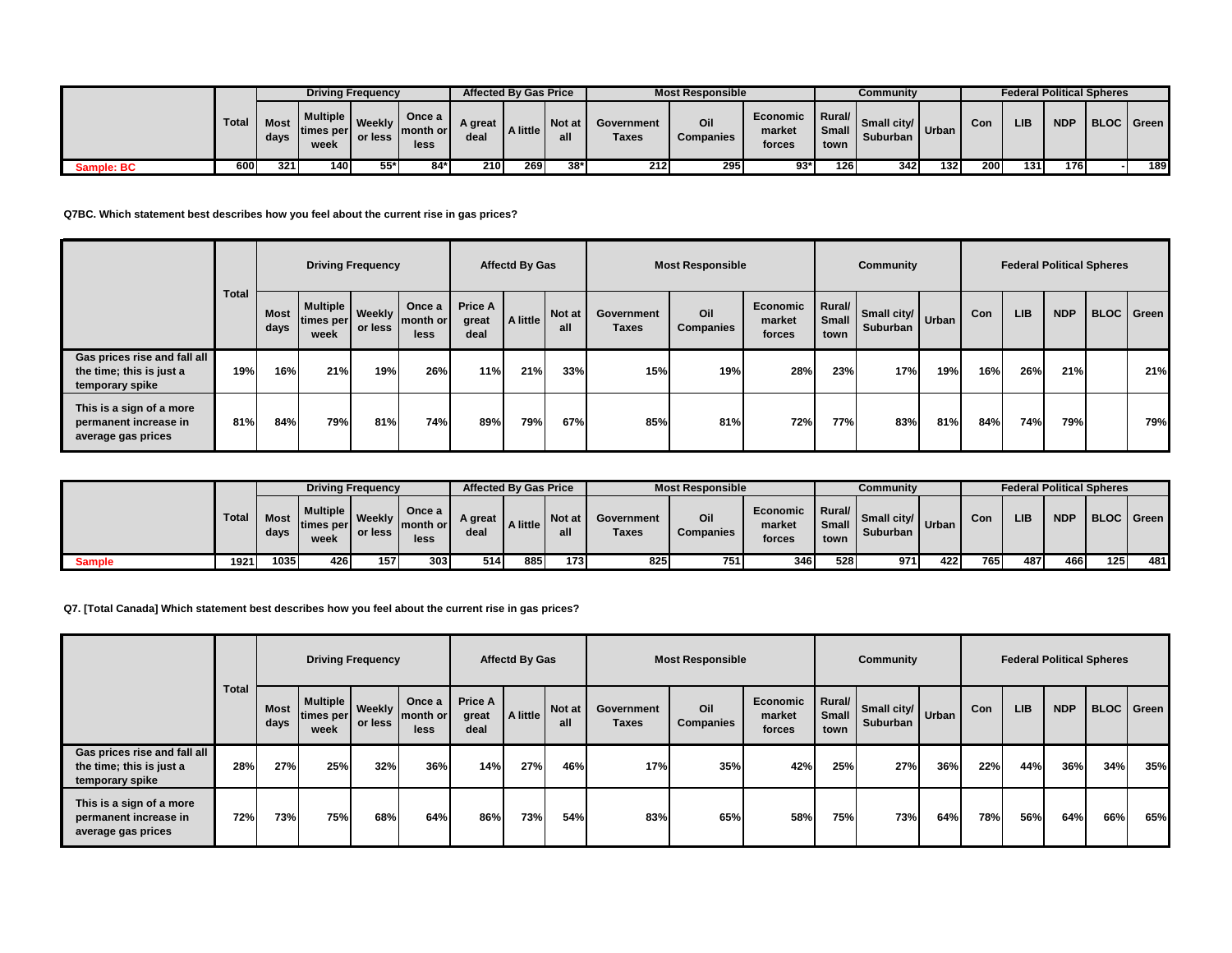**Q8. And, what do you think are the biggest reasons for the current rise in gas prices?**

|                                                               |              |                     |                                      | <b>Driving Frequency</b> |                            |                                 | <b>Affectd By Gas</b> |               |                            | <b>Most Responsible</b> |                              |                                | Community                     |     |     |            |            | <b>Federal Political Spheres</b> |       |
|---------------------------------------------------------------|--------------|---------------------|--------------------------------------|--------------------------|----------------------------|---------------------------------|-----------------------|---------------|----------------------------|-------------------------|------------------------------|--------------------------------|-------------------------------|-----|-----|------------|------------|----------------------------------|-------|
|                                                               | <b>Total</b> | <b>Most</b><br>days | <b>Multiple</b><br>times per<br>week | Weekly<br>or less        | Once a<br>month or<br>less | <b>Price A</b><br>great<br>deal | A little              | Not at<br>all | Government<br><b>Taxes</b> | Oil<br><b>Companies</b> | Economic<br>market<br>forces | Rural/<br><b>Small</b><br>town | Small city/ Urban<br>Suburban |     | Con | <b>LIB</b> | <b>NDP</b> | <b>BLOC</b>                      | Green |
| Government taxes (e.g.<br>transit tax, carbon tax etc.)       | 54%          | 61%                 | 51%                                  | 45%                      | 39%                        | 69%                             | 56%                   | 36%           | 88%                        | 27%                     | 30%                          | 64%                            | 53%                           | 42% | 77% | 28%        | 29%        | 27%                              | 34%   |
| <b>Big oil companies looking</b><br>for higher profits        | 40%          | 40%                 | 42%                                  | 36%                      | 40%                        | 34%                             | 42%                   | 43%           | 21%                        | 72%                     | 20%                          | 35%                            | 44%                           | 39% | 25% | 49%        | 53%        | 69%                              | 50%   |
| Dependence on foreign<br>oil/lack of refining capacity        | 28%          | 30%                 | 30%                                  | 24%                      | 20%                        | 33%                             | 29%                   | 22%           | 32%                        | 19%                     | 38%                          | 32%                            | 28%                           | 25% | 36% | 26%        | 23%        | 12%                              | 22%   |
| Low value of the Canadian<br>dollar versus the U.S.<br>dollar | 16%          | 14%                 | 17%                                  | 19%                      | 17%                        | 13%                             | 15%                   | 22%           | 13%                        | 13%                     | 28%                          | 13%                            | 16%                           | 18% | 14% | 19%        | 15%        | 19%                              | 15%   |
| Lack of investment in<br>renewable energy sources             | 15%          | 11%                 | 14%                                  | 20%                      | 25%                        | 8%                              | 13%                   | 25%           | 7%                         | 21%                     | 21%                          | 9%                             | 15%                           | 22% | 7%  | 25%        | 27%        | 13%                              | 28%   |
| Increased demand for<br>gasoline                              | 8%           | 6%                  | 8%                                   | 11%                      | 13%                        | 4%                              | 9%                    | 13%           | 4%                         | 8%                      | 18%                          | 6%                             | 8%                            | 11% | 5%  | 13%        | 12%        | 13%                              | 9%    |
| Global oil supply<br>shortages                                | 5%           | 4%                  | 5%                                   | 12%                      | 7%                         | 4%                              | 5%                    | 9%            | 2%                         | 6%                      | 12%                          | 3%                             | 6%                            | 7%  | 3%  | 10%        | 7%         | 5%                               | 8%    |
| Other:                                                        | 5%           | 4%                  | 4%                                   | 3%                       | 7%                         | 4%                              | 4%                    | 6%            | 3%                         | 5%                      | 6%                           | 4%                             | 4%                            | 6%  | 4%  | 3%         | 5%         | 3%                               | 5%    |

**Q8b. Of these three, which do you think is most responsible for the current rise in gas prices?**

|                                             |              |              |                                 | <b>Driving Frequency</b> |                            |                                 | <b>Affectd By Gas</b> |               |                     | <b>Most Responsible</b> |                              |                                | Community                                |     |            |            | <b>Federal Political Spheres</b> |     |                   |
|---------------------------------------------|--------------|--------------|---------------------------------|--------------------------|----------------------------|---------------------------------|-----------------------|---------------|---------------------|-------------------------|------------------------------|--------------------------------|------------------------------------------|-----|------------|------------|----------------------------------|-----|-------------------|
|                                             | <b>Total</b> | Most<br>days | Multiple  <br>times per<br>week | <b>Weekly</b><br>or less | Once a<br>month or<br>less | <b>Price A</b><br>great<br>deal | A little              | Not at<br>all | Government<br>Taxes | Oil<br><b>Companies</b> | Economic<br>market<br>forces | Rural/<br><b>Small</b><br>town | Small city/   Urban  <br><b>Suburban</b> |     | <b>Con</b> | <b>LIB</b> | <b>NDP</b>                       |     | <b>BLOC</b> Green |
| <b>Government taxes</b>                     | 43%          | 46%          | 47%                             | 35%                      | 30%                        | 60%                             | 43%                   | 21%           | 100%                |                         |                              | 55%                            | 41%                                      | 34% | 68%        | 19%        | 18%                              | 14% | 24%               |
| Oil companies' desire to<br>maximize profit | 39%          | 38%          | 37%                             | 35%                      | 48%                        | 32%                             | 38%                   | 45%           |                     | 100%                    |                              | 31%                            | 41%                                      | 45% | 18%        | 52%        | 61%                              | 68% | 54%               |
| <b>Economic market forces</b>               | 18%          | 16%          | 16%                             | 30%                      | 22%                        | 8%                              | 19%                   | 35%           |                     |                         | 100%                         | 14%                            | 19%                                      | 22% | 14%        | 28%        | 21%                              | 18% | 22%               |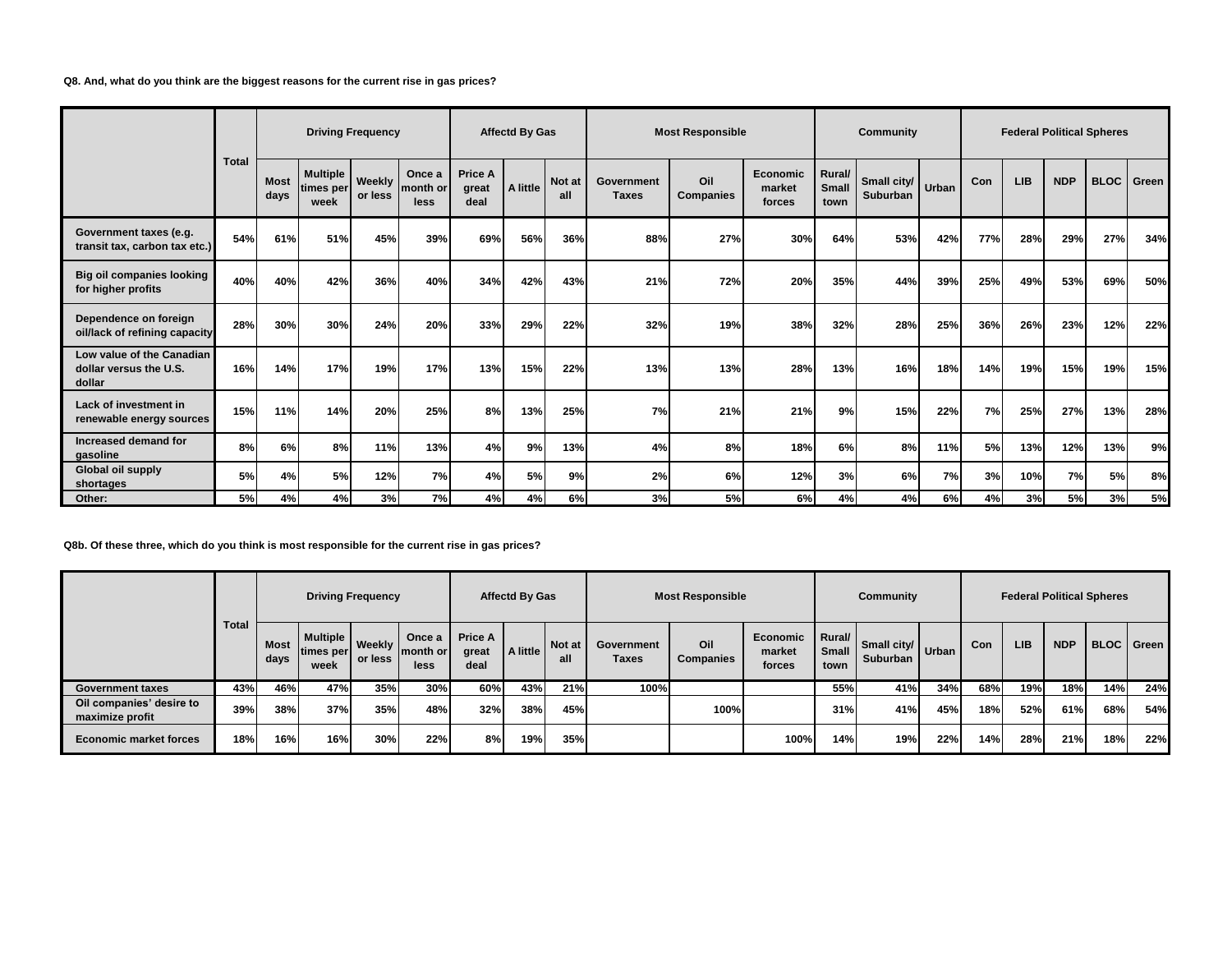### **Q9. Agreement- Public transit is convenient where I live**

|                            |              |                     |                                               | <b>Driving Frequency</b> |                            |                                 | <b>Affectd By Gas</b> |               |                     | <b>Most Responsible</b> |                              |                                | Community               |       |            | <b>Federal Political Spheres</b> |            |     |                   |
|----------------------------|--------------|---------------------|-----------------------------------------------|--------------------------|----------------------------|---------------------------------|-----------------------|---------------|---------------------|-------------------------|------------------------------|--------------------------------|-------------------------|-------|------------|----------------------------------|------------|-----|-------------------|
|                            | <b>Total</b> | <b>Most</b><br>days | <b>Multiple   Weekly</b><br>times per<br>week | or less                  | Once a<br>month or<br>less | <b>Price A</b><br>great<br>deal | A little              | Not at<br>all | Government<br>Taxes | Oil<br><b>Companies</b> | Economic<br>market<br>forces | Rural/<br><b>Small</b><br>town | Small city/<br>Suburban | Urban | <b>Con</b> | <b>LIB</b>                       | <b>NDP</b> |     | <b>BLOC</b> Green |
| <b>Strongly agree</b>      | 14%          | 7%                  | 12%                                           | <b>14%</b>               | 37%                        | 7%                              | 10%                   | 17%           | 8%                  | 17%                     | 19%                          | 2%                             | 10%                     | 36%   | 9%         | 16%                              | 19%        | 25% | 18%               |
| Agree                      | 24%          | 19%                 | 28%                                           | 35%                      | 31%                        | 14%                             | 26%                   | 29%           | 21%                 | 26%                     | 27%                          | 6%                             | 29%                     | 35%   | 18%        | 32%                              | 31%        | 31% | 32%               |
| Neither agree nor disagree | 14%          | 15%                 | 13%                                           | 18%                      | 13%                        | 13%                             | 15%                   | 15%           | 14%                 | 13%                     | 18%                          | 8%                             | 19%                     | 11%   | 15%        | 16%                              | 12%        | 13% | 11%               |
| <b>Disagree</b>            | 19%          | 22%                 | 16%                                           | 15%                      | 10%                        | 18%                             | 21%                   | 24%           | 18%                 | 20%                     | 16%                          | 19%                            | 21%                     | 12%   | 18%        | 16%                              | 19%        | 16% | 17%               |
| <b>Strongly disagree</b>   | 29%          | 37%                 | 30%                                           | 17%                      | 9%                         | 47%                             | 29%                   | 15%           | 39%                 | 24%                     | 20%                          | 65%                            | 20%                     | 6%I   | 40%        | 19%                              | 20%        | 16% | 22%               |
| Top2box                    | 38%          | 26%                 | 40%                                           | 50%                      | 68%                        | 22%                             | 35%                   | 46%           | 29%                 | 43%                     | 46%                          | 8%                             | 39%                     | 70%   | 27%        | 49%                              | 49%        | 55% | 50%               |
| Bottom2box                 | 48%          | 59%                 | 46%                                           | 32%                      | 19%                        | 65%                             | 49%                   | 39%           | 57%                 | 44%                     | 36%                          | 84%                            | 41%                     | 18%   | 58%        | 36%                              | 39%        | 32% | 39%               |

**Q9. Agreement- Rising gas prices where I live have made it harder for me to afford necessities**

|                            |              |              | <b>Driving Frequency</b>        |                          |                            |                                 | <b>Affectd By Gas</b> |               |                     | <b>Most Responsible</b> |                                     |                                | Community                     |     |     | <b>Federal Political Spheres</b> |            |     |                   |
|----------------------------|--------------|--------------|---------------------------------|--------------------------|----------------------------|---------------------------------|-----------------------|---------------|---------------------|-------------------------|-------------------------------------|--------------------------------|-------------------------------|-----|-----|----------------------------------|------------|-----|-------------------|
|                            | <b>Total</b> | Most<br>days | Multiple  <br>times per<br>week | <b>Weekly</b><br>or less | Once a<br>month or<br>less | <b>Price A</b><br>great<br>deal | A little              | Not at<br>all | Government<br>Taxes | Oil<br><b>Companies</b> | <b>Economic</b><br>market<br>forces | Rural/<br><b>Small</b><br>town | Small city/ Urban<br>Suburban |     | Con | <b>LIB</b>                       | <b>NDP</b> |     | <b>BLOC</b> Green |
| <b>Strongly agree</b>      | 16%          | 20%          | 14%                             | 12%                      | 11%                        | 47%                             | 4%                    | 1%            | 26%                 | 11%                     | <b>5%</b>                           | 25%                            | 14%                           | 11% | 24% | 10%                              | 12%        | 10% | 14%               |
| Agree                      | 28%          | 29%          | 30%                             | 26%                      | 21%                        | 39%                             | 30%                   | 4%            | 33%                 | 24%                     | 22%                                 | 31%                            | 28%                           | 22% | 32% | 26%                              | 24%        | 18% | 25%               |
| Neither agree nor disagree | 27%          | 25%          | 26%                             | 34%                      | 27%                        | 11%                             | 37%                   | 12%           | 25%                 | 28%                     | 28%                                 | 24%                            | 28%                           | 26% | 25% | 23%                              | 26%        | 26% | 26%               |
| <b>Disagree</b>            | 16%          | 15%          | 20%                             | 16%                      | 17%                        | 3%                              | 21%                   | 31%           | 10%                 | 20%                     | 22%                                 | 13%                            | 17%                           | 17% | 13% | 20%                              | 21%        | 22% | 19%               |
| <b>Strongly disagree</b>   | 13%          | 11%          | 10%                             | 13%                      | 25%                        | 1%                              | 8%I                   | 51%           | 6%                  | 17%                     | 22%                                 | 7%I                            | 12%                           | 23% | 6%  | 21%                              | 16%        | 24% | 15%               |
| Top2box                    | 44%          | 49%          | 44%                             | 37%                      | 31%                        | 86%                             | 34%                   | 5%            | 59%                 | 35%                     | 28%                                 | 56%                            | 42%                           | 34% | 56% | 36%                              | 36%        | 28% | 39%               |
| Bottom2box                 | 29%          | 26%          | 30%                             | 29%                      | 42%                        | 4%                              | 29%                   | 83%           | 16%                 | 37%                     | 44%                                 | 20%                            | 30%                           | 40% | 19% | 41%                              | 38%        | 46% | 34%               |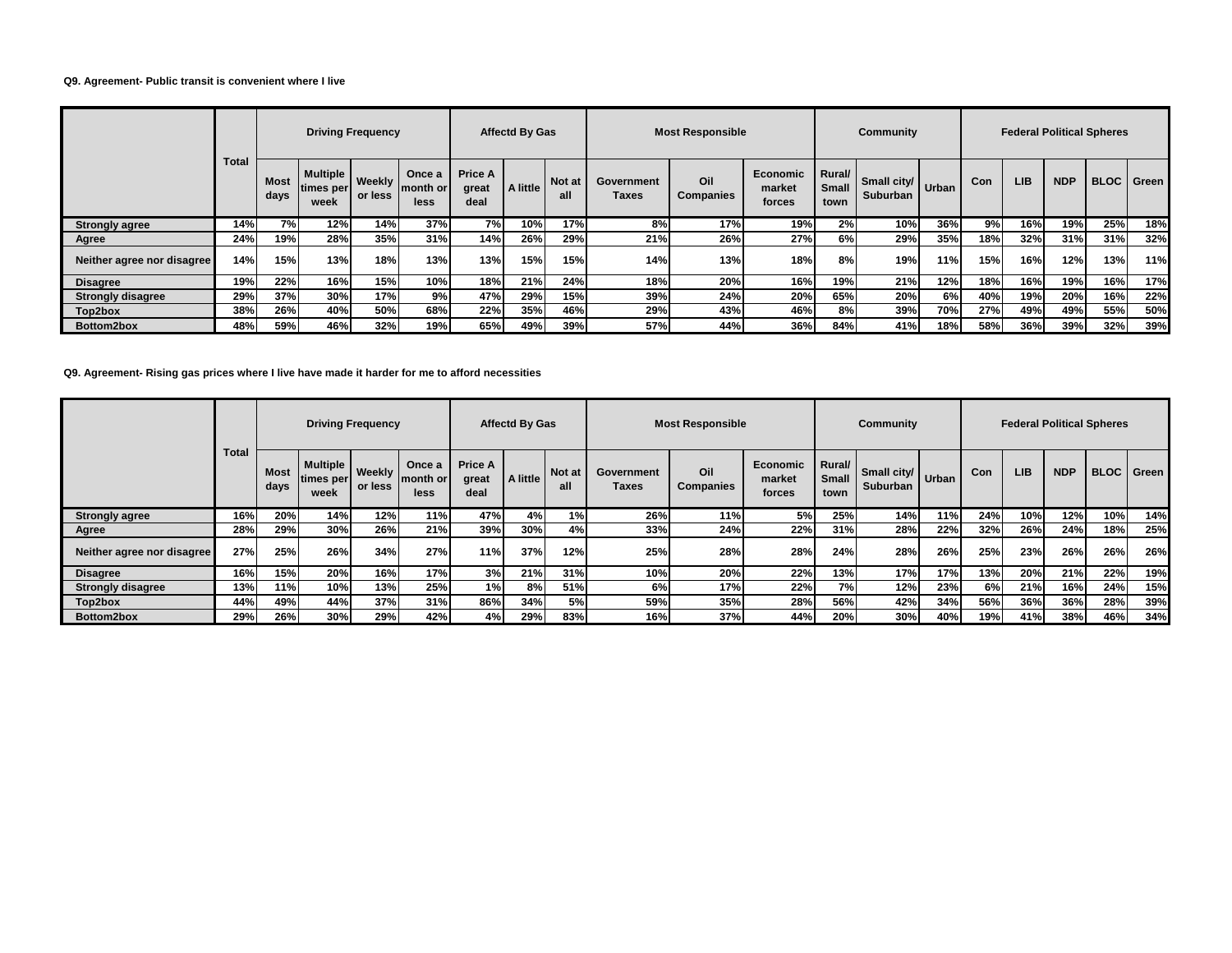## **Q9. Agreement- I have quit or changed jobs because I could no longer afford the cost of commuting**

|                            |              |              |                                 | <b>Driving Frequency</b> |                            |                                 | <b>Affectd By Gas</b> |                      |                     | <b>Most Responsible</b> |                              |                                | Community               |       |     |            |            | <b>Federal Political Spheres</b> |     |
|----------------------------|--------------|--------------|---------------------------------|--------------------------|----------------------------|---------------------------------|-----------------------|----------------------|---------------------|-------------------------|------------------------------|--------------------------------|-------------------------|-------|-----|------------|------------|----------------------------------|-----|
|                            | <b>Total</b> | Most<br>days | Multiple  <br>times per<br>week | <b>Weekly</b><br>or less | Once a<br>month or<br>less | <b>Price A</b><br>great<br>deal | A little              | <b>Not at</b><br>all | Government<br>Taxes | Oil<br><b>Companies</b> | Economic<br>market<br>forces | Rural/<br><b>Small</b><br>town | Small city/<br>Suburban | Urban | Con | <b>LIB</b> | <b>NDP</b> | <b>BLOC</b> Green                |     |
| <b>Strongly agree</b>      | 3%           | 3%           | 3%                              | 3%                       | 4%                         | 5%                              | 1%                    | 2%                   | 4%                  | 2%                      | 2%                           | 5%                             | 2%                      | 2%    | 4%  | 4%         | 4%         | 8%                               | 3%  |
| Agree                      | 6%           | 5%           | 7%I                             | 9%                       | 5%                         | 11%                             | 4%I                   | 1%                   | 7%                  | 5%                      | 5%                           | 7%                             | 6%                      | 5%    | 7%  | 7%         | 7%I        | 8%                               | 6%  |
| Neither agree nor disagree | 23%          | 22%          | 25%                             | 30%                      | 20%                        | 30%                             | 23%                   | 7%                   | 29%                 | 19%                     | 18%                          | 30%                            | 22%                     | 17%   | 28% | 15%        | 18%        | 11%                              | 22% |
| <b>Disagree</b>            | 27%          | 29%          | 26%                             | 21%                      | 25%                        | 26%                             | 31%                   | 18%                  | 28%                 | 27%                     | 26%                          | 27%                            | 29%                     | 24%   | 27% | 28%        | 26%        | 19%                              | 26% |
| <b>Strongly disagree</b>   | 41%          | 41%          | 39%                             | 38%                      | 46%                        | 28%                             | 41%                   | 72%                  | 32%                 | 48%                     | 48%                          | 32%                            | 41%                     | 53%   | 35% | 47%        | 44%        | 54%                              | 42% |
| Top2box                    | 9%           | 8%           | 10%                             | 12%                      | 9%                         | 16%                             | 5%l                   | 3%                   | 11%                 | 7%                      | 8%                           | 12%                            | 8%                      | 6%    | 10% | 10%        | 12%        | 16%                              | 9%  |
| Bottom2box                 | 68%          | 70%          | 65%                             | 58%                      | 71%                        | 54%                             | 72%                   | 90%                  | 61%                 | 74%                     | 74%                          | 58%                            | 70%                     | 77%   | 62% | 74%        | 70%        | 73%                              | 68% |

|            |              |                     |                                             | <b>Driving Frequency</b> |                               | <b>Affected By Gas Price</b> |          |               |                     | <b>Most Responsible</b> |                              |                                    | Community                 |                  |     |            |            | <b>Federal Political Spheres</b> |     |
|------------|--------------|---------------------|---------------------------------------------|--------------------------|-------------------------------|------------------------------|----------|---------------|---------------------|-------------------------|------------------------------|------------------------------------|---------------------------|------------------|-----|------------|------------|----------------------------------|-----|
|            | <b>Total</b> | <b>Most</b><br>days | <b>Multiple</b> Weekly<br>times per<br>week | or less                  | Once a<br>Imonth or I<br>less | A great<br>deal              | A little | Not at<br>all | Government<br>Taxes | Oil<br>Companies        | Economic<br>market<br>forces | <b>I</b> Rural/<br>Small  <br>town | Small city/<br>Suburban I | " Urban          | Con | <b>LIB</b> | <b>NDP</b> | I BLOC I Green                   |     |
| Sample: BC | 600 l        | 321                 | 140 I                                       | 55*                      | $84*$                         | 210                          | 269 I    | $38*$         | 212 I               | 295                     | 93*                          | 1261                               | 342 I                     | 132 <sub>l</sub> | 200 | 131        | 176.       |                                  | 189 |

**Q9. Agreement- The NDP government in B.C. under John Horgan isn't doing enough to address high gas prices**

|                            |       |              |                                 | <b>Driving Frequency</b> |                            |                                 | <b>Affectd By Gas</b> |                      |                     | <b>Most Responsible</b> |                                     |                         | Community                      |              |     | <b>Federal Political Spheres</b> |            |                   |
|----------------------------|-------|--------------|---------------------------------|--------------------------|----------------------------|---------------------------------|-----------------------|----------------------|---------------------|-------------------------|-------------------------------------|-------------------------|--------------------------------|--------------|-----|----------------------------------|------------|-------------------|
|                            | Total | Most<br>days | Multiple  <br>times per<br>week | Weekly<br>or less        | Once a<br>month or<br>less | <b>Price A</b><br>great<br>deal | A little              | <b>Not at</b><br>all | Government<br>Taxes | Oil<br><b>Companies</b> | <b>Economic</b><br>market<br>forces | Rural/<br>Small<br>town | Small city/<br><b>Suburban</b> | <b>Urban</b> | Con | <b>LIB</b>                       | <b>NDP</b> | <b>BLOC</b> Green |
| <b>Strongly agree</b>      | 40%   | 47%          | 42%                             | 22%                      | 18%                        | 54%                             | 38%                   | 16%                  | 64%                 | 24%                     | 31%                                 | 53%                     | 39%                            | 28%          | 66% | 28%                              | 20%        | 22%               |
| Agree                      | 20%   | 20%          | 19%                             | 25%                      | 17%                        | 23%                             | 19%                   | 13%                  | 16%                 | 23%                     | 18%                                 | 19%                     | 19%                            | 21%          | 21% | 25%                              | 17%        | 20%               |
| Neither agree nor disagree | 23%   | 20%          | 17%                             | 22%                      | 43%                        | 13%                             | 25%                   | 19%                  | 15%                 | 26%                     | 32%                                 | 13%                     | 24%                            | 29%          | 8%  | 30%                              | 29%        | 28%               |
| <b>Disagree</b>            | 11%   | 9%           | 13%                             | 21%                      | 9%                         | 6%I                             | 12%                   | 28%                  | 4%                  | 16%                     | 10%                                 | 11%                     | 10%                            | 12%          | 3%  | 11%                              | 20%        | 19%               |
| <b>Strongly disagree</b>   | 7%    | 4%           | 10%                             | 10%                      | 13%                        | 5%                              | 6%                    | 23%                  | 1%                  | 11%                     | 10%                                 | 4%                      | 7%I                            | 9%           | 2%  | 7%                               | 14%        | 11%               |
| Top2box                    | 59%   | 68%          | 61%                             | 47%                      | 35%                        | 76%                             | 57%                   | 29%                  | 80%                 | 47%                     | 48%                                 | 72%                     | 59%                            | 49%          | 87% | 53%                              | 37%        | 42%               |
| Bottom2box                 | 18%   | 13%          | 22%                             | 31%                      | 22%                        | 11%                             | 18%                   | 51%                  | 5%                  | 27%                     | 20%                                 | 16%                     | 17%                            | 21%          | 5%l | 18%                              | 34%        | 30%               |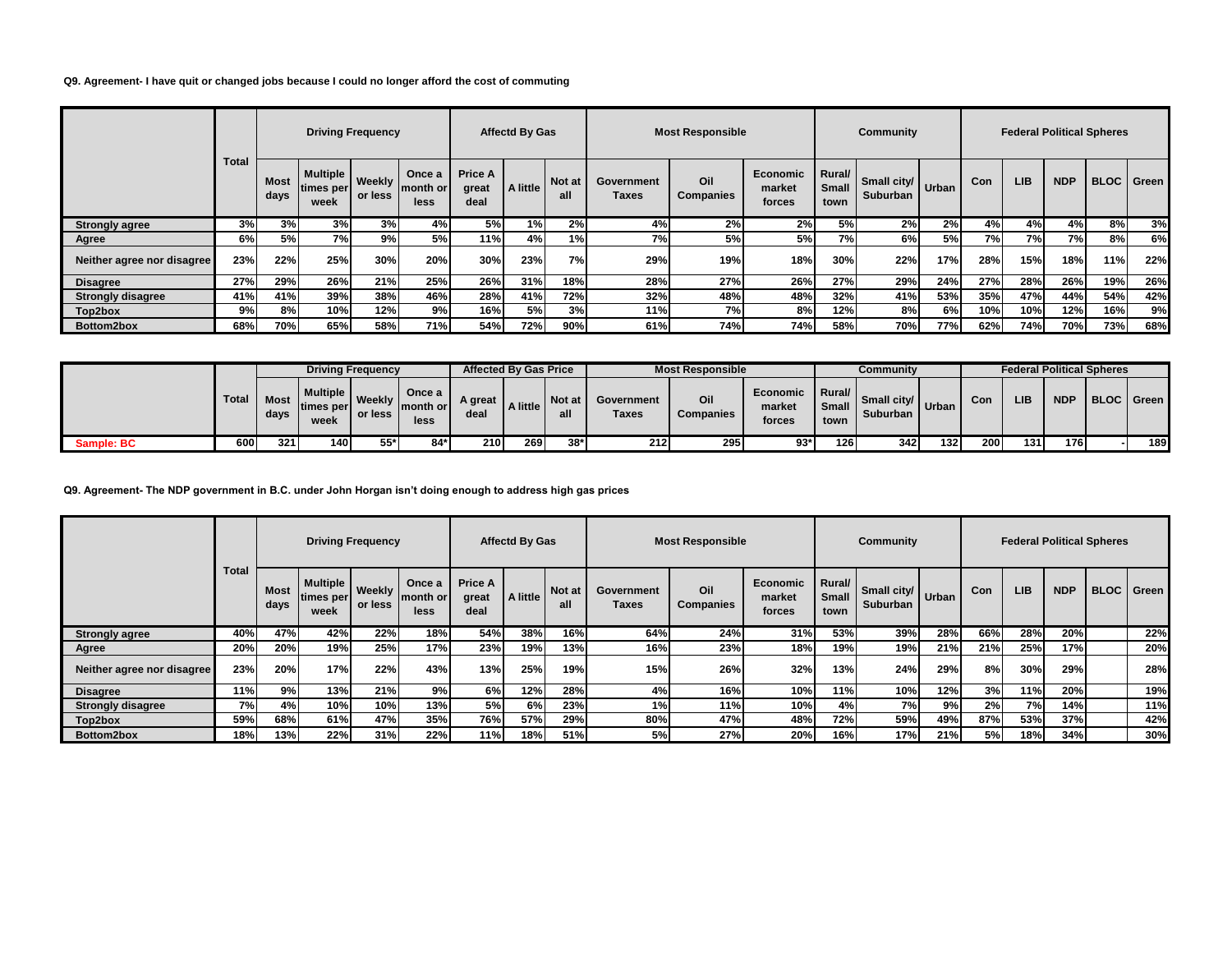## **Q9. Agreement- Expanding the Trans Mountain Pipeline would help lower gas prices in B.C.**

|                            |              |              |                                               | <b>Driving Frequency</b> |                                    |                                 | <b>Affectd By Gas</b> |               |                     | <b>Most Responsible</b> |                                     |                                | Community               |       |     |            | <b>Federal Political Spheres</b> |                   |
|----------------------------|--------------|--------------|-----------------------------------------------|--------------------------|------------------------------------|---------------------------------|-----------------------|---------------|---------------------|-------------------------|-------------------------------------|--------------------------------|-------------------------|-------|-----|------------|----------------------------------|-------------------|
|                            | <b>Total</b> | Most<br>days | <b>Multiple   Weekly</b><br>times per<br>week | or less                  | Once a<br>Imonth or<br><b>less</b> | <b>Price A</b><br>great<br>deal | A little              | Not at<br>all | Government<br>Taxes | Oil<br><b>Companies</b> | <b>Economic</b><br>market<br>forces | Rural/<br><b>Small</b><br>town | Small city/<br>Suburban | Urban | Con | <b>LIB</b> | <b>NDP</b>                       | <b>BLOC</b> Green |
| <b>Strongly agree</b>      | 27%          | 33%          | 27%                                           | 20%                      | 6%                                 | 34%                             | 27%                   | 22%           | 45%                 | 11%                     | 30%                                 | 35%                            | 28%                     | 15%   | 50% | 24%        | 8%                               | 7%                |
| Agree                      | 19%          | 17%          | 20%                                           | 21%                      | 18%                                | 17%                             | 21%                   | 18%           | 20%                 | 16%                     | 24%                                 | 15%                            | 20%                     | 19% i | 23% | 20%        | 14%                              | 13%               |
| Neither agree nor disagree | 25%          | 28%          | 19%                                           | 12%                      | 34%                                | 26%                             | 23%                   | 18%           | 25%                 | 27%                     | 22%                                 | 25%                            | 23%                     | 32%   | 20% | 20%        | 25%                              | 24%               |
| <b>Disagree</b>            | 14%          | 12%          | 18%                                           | 15%                      | 16%                                | 11%                             | 16%                   | 13%           | 7%                  | 21%                     | 11%                                 | 13%                            | 15%                     | 12%   | 5%I | 22%        | 22%                              | 25%               |
| <b>Strongly disagree</b>   | 16%          | 10%          | 16%                                           | 31%                      | 26%                                | 12%                             | 14%                   | 28%           | 3%                  | 26%                     | 14%                                 | 11%                            | 15%                     | 22%   | 1%I | 14%        | 31%                              | 31%               |
| Top2box                    | 45%          | 51%          | 47%                                           | 41%                      | 24%                                | 52%                             | 47%                   | 41%           | 65%                 | 27%                     | 53%                                 | 50%                            | 48%                     | 34%   | 73% | 44%        | 22%                              | 20%               |
| Bottom2box                 | 30%          | 21%          | 34%                                           | 46%                      | 42%                                | 23%                             | $30\%$                | 41%           | 10%                 | 46%                     | 25%                                 | 25%                            | 30%                     | 34%   | 7%I | 36%        | 53%                              | 56%               |

### **Q9. Agreement- The media in B.C. place too much emphasis on gas prices**

|                            |              |              |                                 | <b>Driving Frequency</b> |                             |                                 | <b>Affectd By Gas</b> |                      |                     | <b>Most Responsible</b> |                              |                                | Community                      |       |     |            | <b>Federal Political Spheres</b> |                   |
|----------------------------|--------------|--------------|---------------------------------|--------------------------|-----------------------------|---------------------------------|-----------------------|----------------------|---------------------|-------------------------|------------------------------|--------------------------------|--------------------------------|-------|-----|------------|----------------------------------|-------------------|
|                            | <b>Total</b> | Most<br>days | Multiple  <br>times per<br>week | Weekly<br>or less        | Once a<br>Imonth or<br>less | <b>Price A</b><br>great<br>deal | A little              | <b>Not at</b><br>all | Government<br>Taxes | Oil<br><b>Companies</b> | Economic<br>market<br>forces | Rural/<br><b>Small</b><br>town | Small city/<br><b>Suburban</b> | Urban | Con | <b>LIB</b> | <b>NDP</b>                       | <b>BLOC</b> Green |
| <b>Strongly agree</b>      | 9%           | 7%           | 9%                              | 13%                      | 13%                         | 4%                              | 8%                    | 21%                  | 6%                  | 9%                      | 13%                          | 11%                            | 8%                             | 9%    | 7%  | 8%         | 14%                              | 13%               |
| Agree                      | 15%          | 18%          | 8%I                             | 16%                      | 15%                         | 12%                             | 14%                   | 40%                  | 10%                 | 18%                     | 17%                          | 13%                            | 15%                            | 18%   | 13% | 22%        | 19%                              | 18%               |
| Neither agree nor disagree | 31%          | 29%          | 25%                             | 22%                      | 51%                         | 26%                             | 30%                   | 24%                  | 33%                 | 29%                     | 31%                          | 32%                            | 28%                            | 36%   | 30% | 23%        | 30%                              | 30%               |
| <b>Disagree</b>            | 30%          | 30%          | 37%                             | 35%                      | 14%                         | 33%                             | 35%                   | 12%                  | 29%                 | 30%                     | 29%                          | 26%                            | 33%                            | 24%   | 30% | 33%        | 27%                              | 28%               |
| <b>Strongly disagree</b>   | 16%          | 16%          | 21%                             | 15%                      | 7%                          | 26%                             | 13%                   | 3%                   | 21%                 | 13%                     | 10%                          | 19%                            | 15%                            | 13%   | 20% | 14%        | 11%                              | 11%               |
| Top2box                    | 24%          | 25%          | 17%                             | 29%                      | 28%                         | 15%                             | 22%                   | 61%                  | 17%                 | 27%                     | 30%                          | 23%                            | 23%                            | 27%   | 19% | 30%        | 32%                              | 31%               |
| Bottom2box                 | 45%          | 46%          | 58%                             | 49%                      | 20%                         | 58%                             | 48%                   | 15%                  | 50%                 | 44%                     | 39%                          | 45%                            | 49%                            | 37%   | 51% | 47%        | 38%                              | 40%               |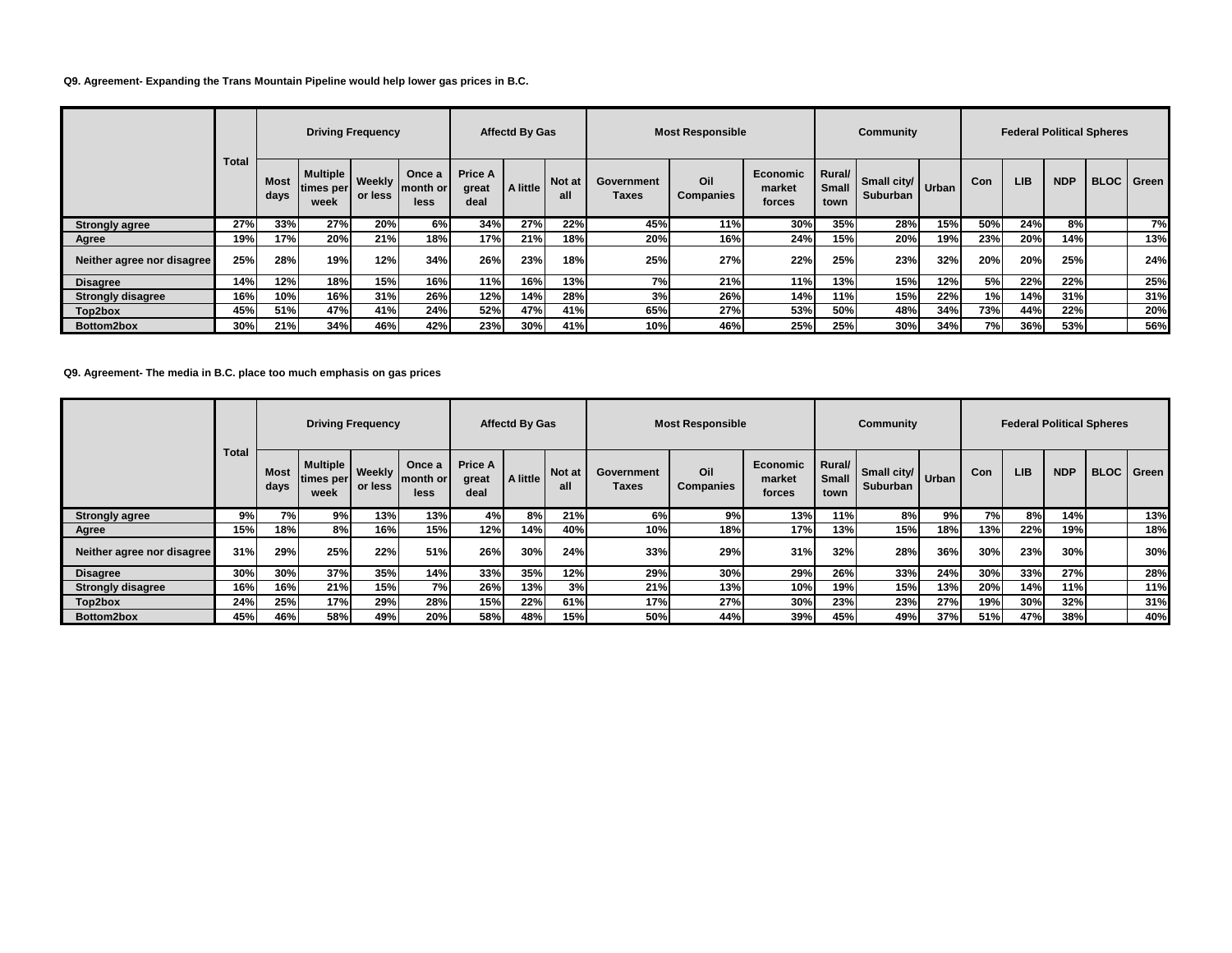# **Q10. [Maximum price cap on gas] Would you support or oppose this policy?**

|                         |              |                     |                               | <b>Driving Frequency</b> |                            |                                 | <b>Affectd By Gas</b> |                      |                     | <b>Most Responsible</b> |                              |                         | Community               |              |     |            | <b>Federal Political Spheres</b> |                     |
|-------------------------|--------------|---------------------|-------------------------------|--------------------------|----------------------------|---------------------------------|-----------------------|----------------------|---------------------|-------------------------|------------------------------|-------------------------|-------------------------|--------------|-----|------------|----------------------------------|---------------------|
|                         | <b>Total</b> | <b>Most</b><br>days | Multiple<br>times per<br>week | Weekly<br>or less        | Once a<br>month or<br>less | <b>Price A</b><br>great<br>deal | A little              | <b>Not at</b><br>all | Government<br>Taxes | Oil<br><b>Companies</b> | Economic<br>market<br>forces | Rural/<br>Small<br>town | Small city/<br>Suburban | <b>Urban</b> | Con | <b>LIB</b> | <b>NDP</b>                       | <b>BLOC</b>   Green |
| <b>Strongly support</b> | 39%          | 40%                 | 46%                           | 42%                      | 23%                        | 50%                             | 36%                   | 24%                  | 40%                 | 44%                     | 22%                          | 39%                     | 39%                     | 40%          | 38% | 44%        | 43%                              | 44%                 |
| <b>Support</b>          | 31%          | 32%                 | 27%                           | 21%                      | 36%                        | 31%                             | 30%                   | 31%                  | 31%                 | 31%                     | 30%                          | 32%                     | 29%                     | 31%          | 30% | 27%        | 31%                              | 32%                 |
| Oppose                  | 6%           | 5%                  | 9%                            | 11%                      | 7%)                        | 3%                              | 6%                    | 24%                  | 5%                  | 5%                      | 13%                          | 7%I                     | 7%I                     | 6%           | 8%I | 6%         | 4%                               | 6%                  |
| <b>Strongly oppose</b>  | 5%           | 5%                  | 3%                            | 10%                      | 6%l                        | 1%                              | 7%I                   | 9%                   | 5%                  | 3%                      | 13%                          | 2%                      | 7%I                     | 5%           | 7%I | 2%         | <b>5%</b>                        | 5%                  |
| Not sure/Can't say      | 18%          | 18%                 | 16%                           | 15%                      | 27%                        | 15%                             | 20%                   | 12%                  | 20%                 | 17%                     | 22%                          | 19%                     | 18%                     | 18%          | 18% | 21%        | 18%                              | 13%                 |
| <b>Net: Support</b>     | 70%          | 72%                 | 73%                           | 63%                      | 60%                        | 80%                             | 67%                   | 55%                  | 71%                 | 75%                     | 52%                          | 72%                     | 68%                     | 71%          | 68% | 71%        | 73%                              | 75%                 |
| Net: Oppose             | 12%          | 10%                 | 11%                           | 21%                      | 13%                        | 5%                              | 13%                   | 32%                  | 10%                 | 8%                      | 26%                          | 9%                      | 13%                     | 10%          | 14% | 9%         | 9%                               | 11%                 |

|        |              |               |                                           | <b>Driving Frequency</b> |                               |                 | <b>Affected By Gas Price</b> |               |                     | <b>Most Responsible</b> |                              |                              | Community                 |       |     |     |            | <b>Federal Political Spheres</b> |     |
|--------|--------------|---------------|-------------------------------------------|--------------------------|-------------------------------|-----------------|------------------------------|---------------|---------------------|-------------------------|------------------------------|------------------------------|---------------------------|-------|-----|-----|------------|----------------------------------|-----|
|        | <b>Total</b> | Most.<br>days | <b>Multiple I</b><br>Itimes per l<br>week | Weekly<br>or less        | Once a<br>Imonth or I<br>less | A great<br>deal | A little                     | Not at<br>all | Government<br>Taxes | Oil<br><b>Companies</b> | Economic<br>market<br>forces | I Rural/I<br>Small I<br>town | Small city/<br>Suburban I | Urban | Con | LIB | <b>NDP</b> | <b>BLOC</b> Green                |     |
| Sample | 1921         | 1035          | 426                                       | 157                      | 303                           | 514             | 885                          | 173           | 825                 | 751                     | 346 I                        | 5281                         | 971                       | 4221  | 765 | 487 | 466.       | 125 <sub>1</sub>                 | 481 |

**Q11. Suppose you had to choose a side in this debate. Which province's government would you be more inclined to side with?**

|                        | <b>Total</b> | <b>Driving Frequency</b> |                                                 |     |                            | Affectd By Gas                  |          |               | <b>Most Responsible</b> |                  |                              |                                | Community                       | <b>Federal Political Spheres</b> |     |            |            |            |     |
|------------------------|--------------|--------------------------|-------------------------------------------------|-----|----------------------------|---------------------------------|----------|---------------|-------------------------|------------------|------------------------------|--------------------------------|---------------------------------|----------------------------------|-----|------------|------------|------------|-----|
|                        |              | <b>Most</b><br>days      | Multiple Weekly I<br>ltimes per or less<br>week |     | Once a<br>month or<br>less | <b>Price A</b><br>great<br>deal | A little | Not at<br>all | Government<br>Taxes     | Oil<br>Companies | Economic<br>market<br>forces | Rural/<br><b>Small</b><br>town | Small city/ Urban<br>Suburban I |                                  | Con | <b>LIB</b> | <b>NDP</b> | BLOC Green |     |
| The B.C. government    | 48%          | 41%                      | 48%                                             | 59% | 67%                        | 35%                             | 44%      | 69%           | 25%                     | 69%              | 56%                          | 35%                            | 49%                             | 62%                              | 16% | 74%        | 75%        | 74%        | 75% |
| The Alberta government | 52%          | 59%                      | 52%                                             | 41% | 33%                        | 65%                             | 56%      | 31%           | 75%                     | 31%              | 44%                          | 65%                            | 51%                             | 38%                              | 84% | 26%        | 25%        | 26%        | 25% |